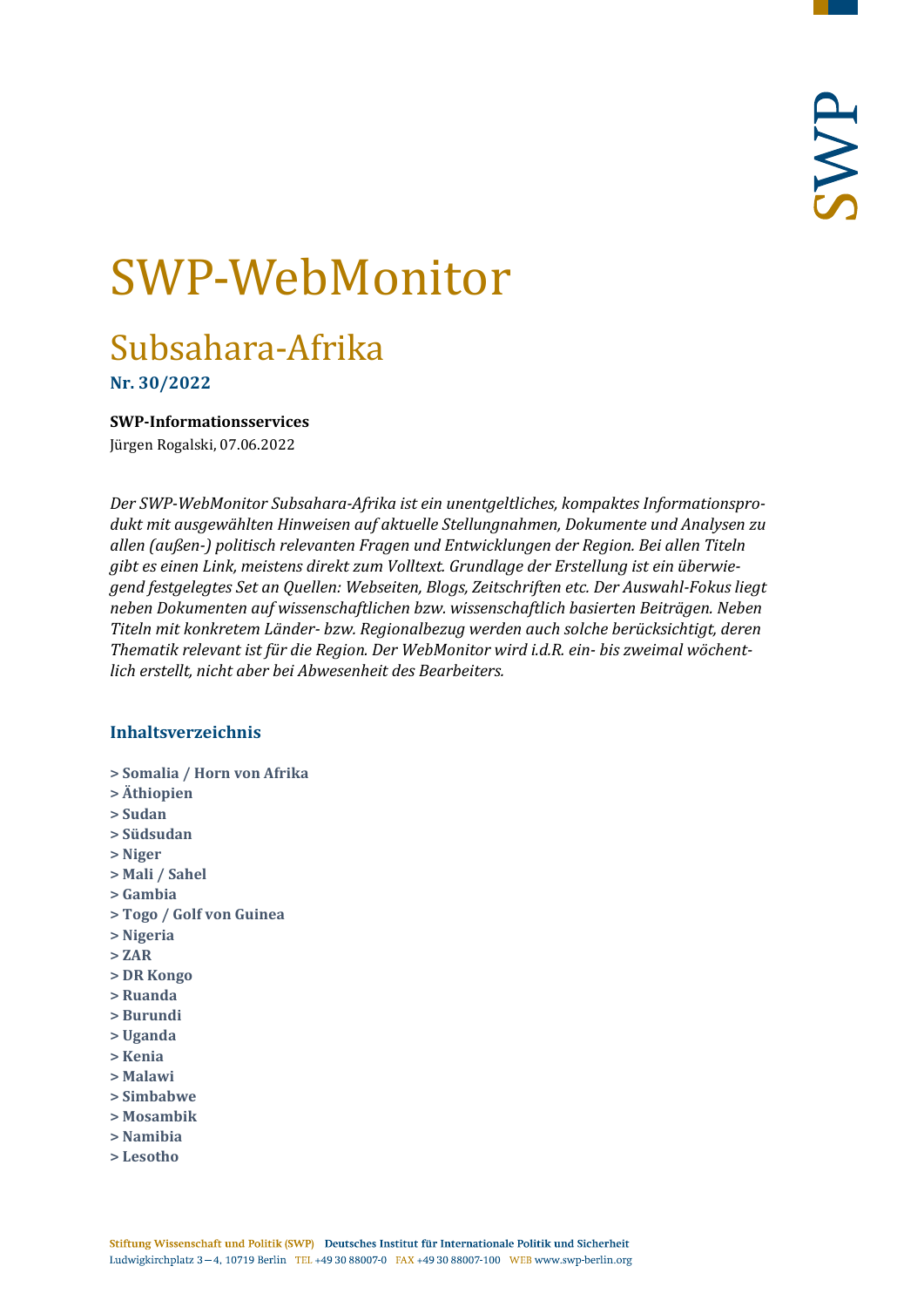**[> RSA](#page-10-3)**

- **[> AU \(Afrikanische Union\)](#page-11-0)**
- **> EU - [Mittelmeerraum / MENA-Region / Afrika: Migrationspolitik / Flüchtlinge](#page-11-1)**
- **[> Frankreich -](#page-12-0) Afrika**
- **[> Türkei -](#page-12-1) Afrika**
- **[> Israel -](#page-12-2) Afrika**
- **[> Russland / Ukraine -](#page-13-0) Afrika**
- **[> VR China -](#page-14-0) Afrika**
- **[> UN Peacekeeping \(allg.\)](#page-14-1)**
- **[> Staatsstreiche / Militärputsche \(global/Afrika\)](#page-15-0)**
- **[> Menschenrechte \(global/länderbezogen\)](#page-15-1)**
- **[> Religionsfreiheit \(global/länderbezogen\)](#page-15-2)**
- **[> Terrorismus / Jihadismus / -bekämpfung](#page-15-3)**
- **[> Bergbau / Rohstoffe / Lieferketten: Umwelt / Menschenrechte \(Afrika\)](#page-16-0)**
- <span id="page-1-0"></span>**[> Coronavirus-Krise / COVID-19 \(Afrika\)](#page-17-0)**

#### **> Somalia / Horn von Afrika**

Security Council Committee Concerning Somalia Approves Updated Implementation Assistance Notice Related to Partial Lifting of Arms Embargo on Somalia UNSC, 01.06.2022 <https://www.un.org/press/en/2022/sc14917.doc.htm>

>>>

**Podcast: How Somalia's Election Reshapes the Region** Abdi Aynte "... to discuss what to expect from Somalia's new government, at home and abroad." ICG, 02.06.2022, 00:33h <https://www.crisisgroup.org/africa/horn-africa/somalia/how-somalias-election-reshapes-region>

<span id="page-1-1"></span>*[Zurück zum Inhaltsverzeichnis](#page-0-0)*

#### **> Äthiopien**

**Ethiopia - Northern Ethiopia Humanitarian Update Situation Report** UN-OCHA, 03.06.2022, 20 S. [https://reliefweb.int/attachments/47bff42c-2953-4a5b-9050-](https://reliefweb.int/attachments/47bff42c-2953-4a5b-9050-1f35f365c761/Situation%20Report%20-%20Northern%20Ethiopia%20-%20Humanitarian%20Update%20-%203%20Jun%202022.pdf) [1f35f365c761/Situation%20Report%20-%20Northern%20Ethiopia%20-](https://reliefweb.int/attachments/47bff42c-2953-4a5b-9050-1f35f365c761/Situation%20Report%20-%20Northern%20Ethiopia%20-%20Humanitarian%20Update%20-%203%20Jun%202022.pdf) [%20Humanitarian%20Update%20-%203%20Jun%202022.pdf](https://reliefweb.int/attachments/47bff42c-2953-4a5b-9050-1f35f365c761/Situation%20Report%20-%20Northern%20Ethiopia%20-%20Humanitarian%20Update%20-%203%20Jun%202022.pdf)

Ethiopia: Drought Update No. 4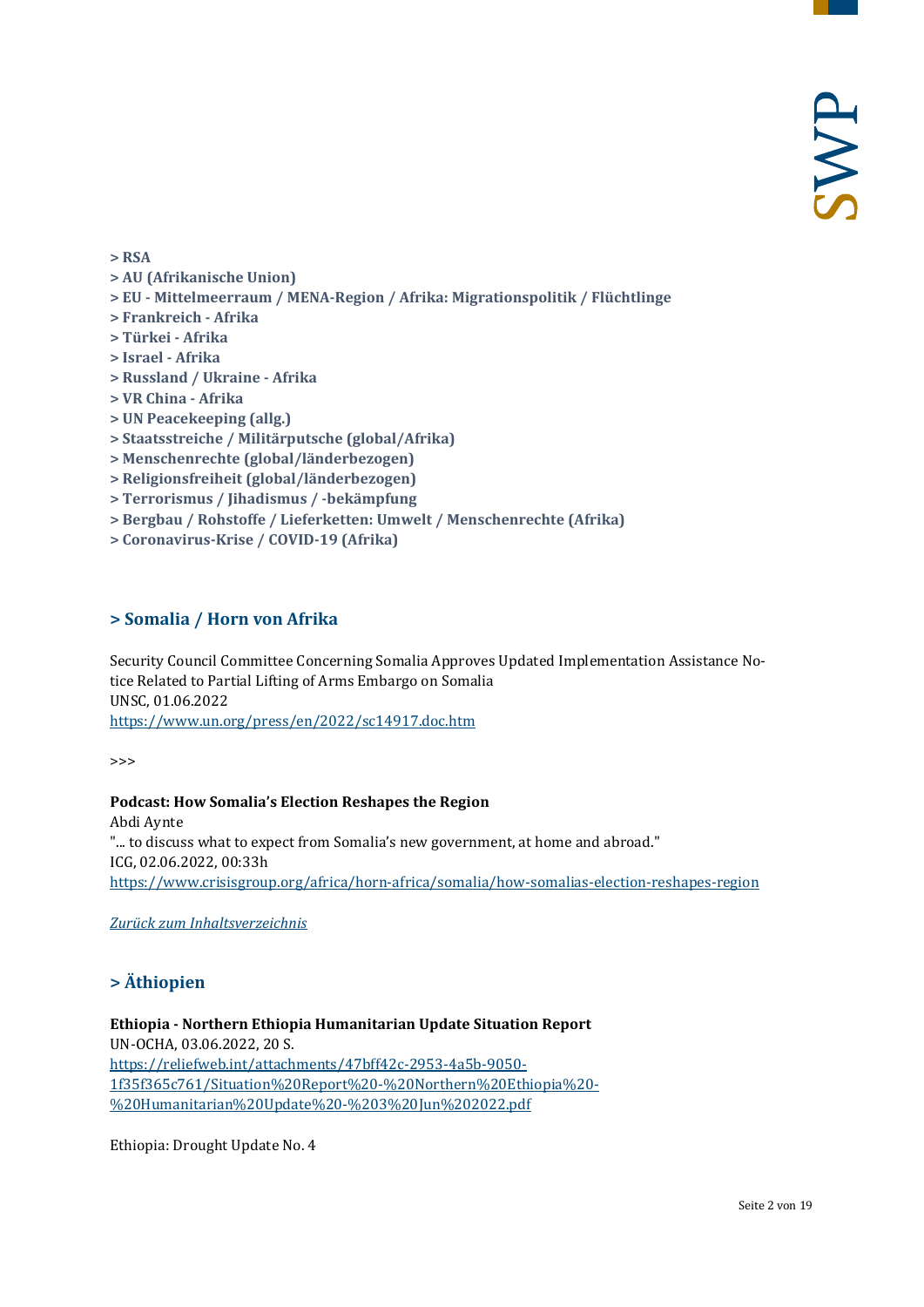UN-OCHA, 06.2022, 4 S. [https://reliefweb.int/attachments/d9cc9128-be9b-4a2b-bbe8](https://reliefweb.int/attachments/d9cc9128-be9b-4a2b-bbe8-e7939213c579/ethiopia_drought_update_3_june_2022.pdf) [e7939213c579/ethiopia\\_drought\\_update\\_3\\_june\\_2022.pdf](https://reliefweb.int/attachments/d9cc9128-be9b-4a2b-bbe8-e7939213c579/ethiopia_drought_update_3_june_2022.pdf)

>>>

**Ethiopia's Invisible Ethnic Cleansing - The World Can't Afford to Ignore Tigray** Agnès Callamard, Kenneth Roth FA (online), 02.06.2022, ca. 2 S. *Preview und Volltext für SWP:* [https://www.foreignaffairs.com/articles/ethiopia/2022-06-02/ethiopias-invisible-ethnic-clean](https://www.foreignaffairs.com/articles/ethiopia/2022-06-02/ethiopias-invisible-ethnic-cleansing)[sing](https://www.foreignaffairs.com/articles/ethiopia/2022-06-02/ethiopias-invisible-ethnic-cleansing)

<span id="page-2-0"></span>*[Zurück zum Inhaltsverzeichnis](#page-0-0)*

#### **> Sudan**

**Secretary-General Welcomes Efforts towards Solution to Political Crisis in Sudan** UN, 06.06.2022 <https://www.un.org/press/en/2022/sgsm21309.doc.htm>

**Unanimously Adopting Resolution 2636 (2022), Security Council Extends Mandate of Integrated Transition Assistance Mission in Sudan**

UNSC, 03.06.2022 <https://www.un.org/press/en/2022/sc14921.doc.htm> *Zum Hintergrund:* [https://www.securitycouncilreport.org/whatsinblue/2022/06/sudan-vote-on-unitams-mandate](https://www.securitycouncilreport.org/whatsinblue/2022/06/sudan-vote-on-unitams-mandate-renewal-2.php)[renewal-2.php](https://www.securitycouncilreport.org/whatsinblue/2022/06/sudan-vote-on-unitams-mandate-renewal-2.php)

Joint Security Keeping Forces in Darfur receive training on Human Rights, Protection of Civilians and Humanitarian Principles UNITAMS, 05.06.2022, ca. 2 S.

[https://unitams.unmissions.org/en/joint-security-keeping-forces-darfur-receive-training-human](https://unitams.unmissions.org/en/joint-security-keeping-forces-darfur-receive-training-human-rights-protection-civilians-and)[rights-protection-civilians-and](https://unitams.unmissions.org/en/joint-security-keeping-forces-darfur-receive-training-human-rights-protection-civilians-and)

Sudan: UN experts urge authorities to ensure immediate accountability for past and ongoing human rights violations and stop excessive use of force against protesters UN-OHCHR, 03.06.2022

[https://www.ohchr.org/en/press-releases/2022/06/sudan-un-experts-urge-authorities-ensure](https://www.ohchr.org/en/press-releases/2022/06/sudan-un-experts-urge-authorities-ensure-immediate-accountability-past-and)[immediate-accountability-past-and](https://www.ohchr.org/en/press-releases/2022/06/sudan-un-experts-urge-authorities-ensure-immediate-accountability-past-and)

Communique on immediate direct talks between Sudanese actors and stakeholders AU, 03.06.2022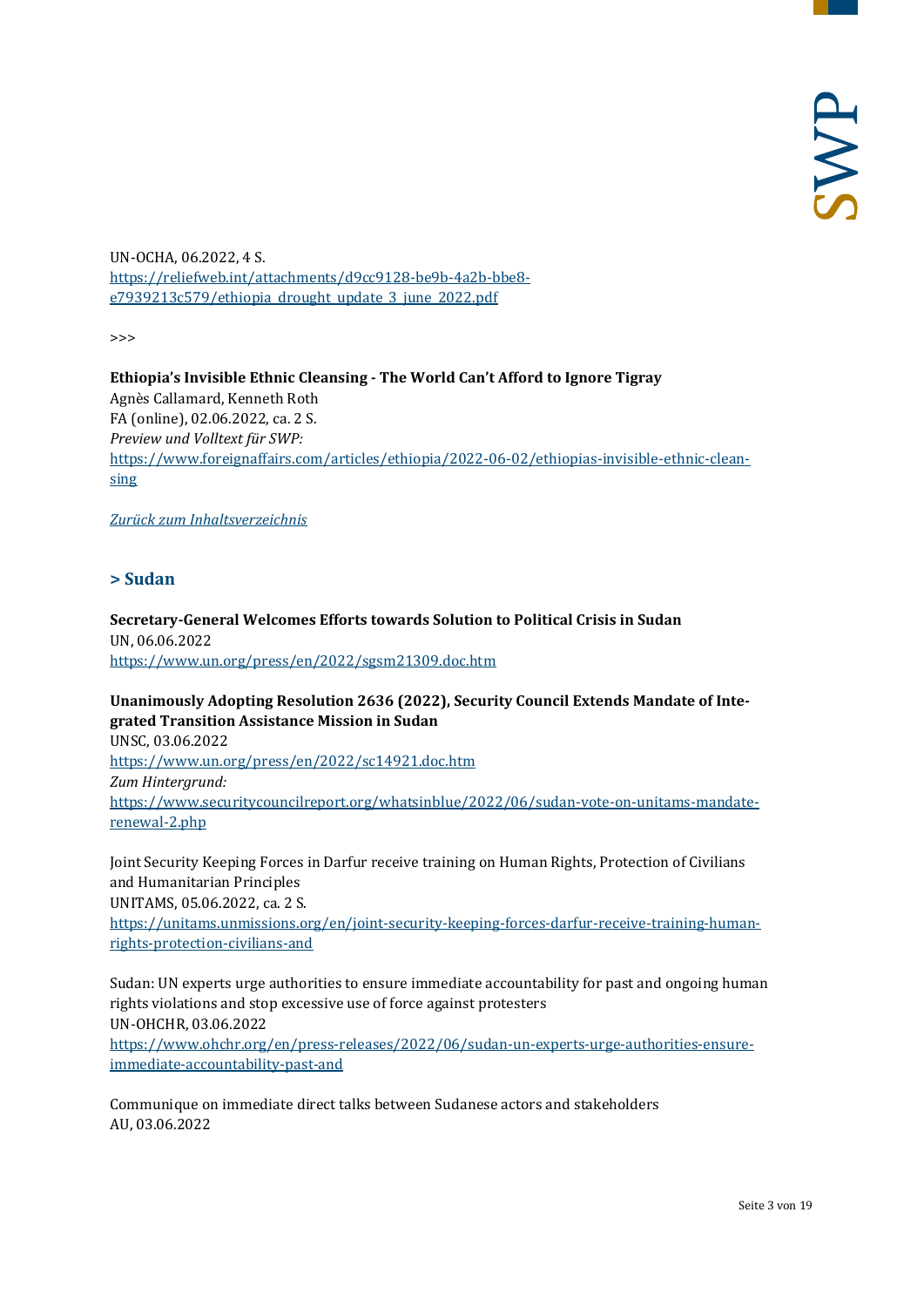[https://au.int/en/pressreleases/20220603/communique-immediate-direct-talks-between-suda](https://au.int/en/pressreleases/20220603/communique-immediate-direct-talks-between-sudanese-actors-and-stakeholders)[nese-actors-and-stakeholders](https://au.int/en/pressreleases/20220603/communique-immediate-direct-talks-between-sudanese-actors-and-stakeholders)

>>>

#### **Sudan military coup leaders tighten grip ahead of dialogue with civilians** Mohamed Saied Al Monitor, 06.06.2022, ca. 2 S. [https://www.al-monitor.com/originals/2022/06/sudan-military-coup-leaders-tighten-grip-ahead](https://www.al-monitor.com/originals/2022/06/sudan-military-coup-leaders-tighten-grip-ahead-dialogue-civilians)[dialogue-civilians](https://www.al-monitor.com/originals/2022/06/sudan-military-coup-leaders-tighten-grip-ahead-dialogue-civilians)

Can Sudan replace Ukraine as breadbasket for MENA region? Baher al-Kady Al Monitor, 02.06.2022, ca. 2 S. [https://www.al-monitor.com/originals/2022/05/can-sudan-replace-ukraine-breadbasket-mena](https://www.al-monitor.com/originals/2022/05/can-sudan-replace-ukraine-breadbasket-mena-region)[region](https://www.al-monitor.com/originals/2022/05/can-sudan-replace-ukraine-breadbasket-mena-region)

# **The U.S. Toolkit to Address the Military Coup in Sudan**

Cameron Hudson CSIS, 27.05.2022, ca. 2 S. <https://www.csis.org/analysis/us-toolkit-address-military-coup-sudan>

**التصویت من أجل التغییر: الانتخابات والتحول السیاسي في السودان** Justin Willis, Munzoul Assal Rift Valley Institute, 05.2022, 54 S. [https://riftvalley.net/sites/default/files/publication-docu](https://riftvalley.net/sites/default/files/publication-documents/RVI%20Sudan%20Elecations_AR%20mayED_compressed_2mb.pdf)[ments/RVI%20Sudan%20Elecations\\_AR%20mayED\\_compressed\\_2mb.pdf](https://riftvalley.net/sites/default/files/publication-documents/RVI%20Sudan%20Elecations_AR%20mayED_compressed_2mb.pdf)

**طبیعة العلاقة بین قوى المؤسسة العسكریة في السودان أبراھیم ناصر** ORSAM, 23.05.2022, 10 S. [https://orsam.org.tr//d\\_hbanaliz/sudandaki-askeri-teskilat-gucleri-arasindaki-iliskinin-niteligi.pdf](https://orsam.org.tr/d_hbanaliz/sudandaki-askeri-teskilat-gucleri-arasindaki-iliskinin-niteligi.pdf)

#### <span id="page-3-0"></span>*Zurück zum [Inhaltsverzeichnis](#page-0-0)*

#### **> Südsudan**

Peacekeeping in South Sudan is a race against time for the UN Mats Berdal LSE Blog, 13.05.2022, ca. 2 S. [https://blogs.lse.ac.uk/africaatlse/2022/05/13/peacekeeping-in-south-sudan-is-a-race-against](https://blogs.lse.ac.uk/africaatlse/2022/05/13/peacekeeping-in-south-sudan-is-a-race-against-time-for-the-un/)[time-for-the-un/](https://blogs.lse.ac.uk/africaatlse/2022/05/13/peacekeeping-in-south-sudan-is-a-race-against-time-for-the-un/)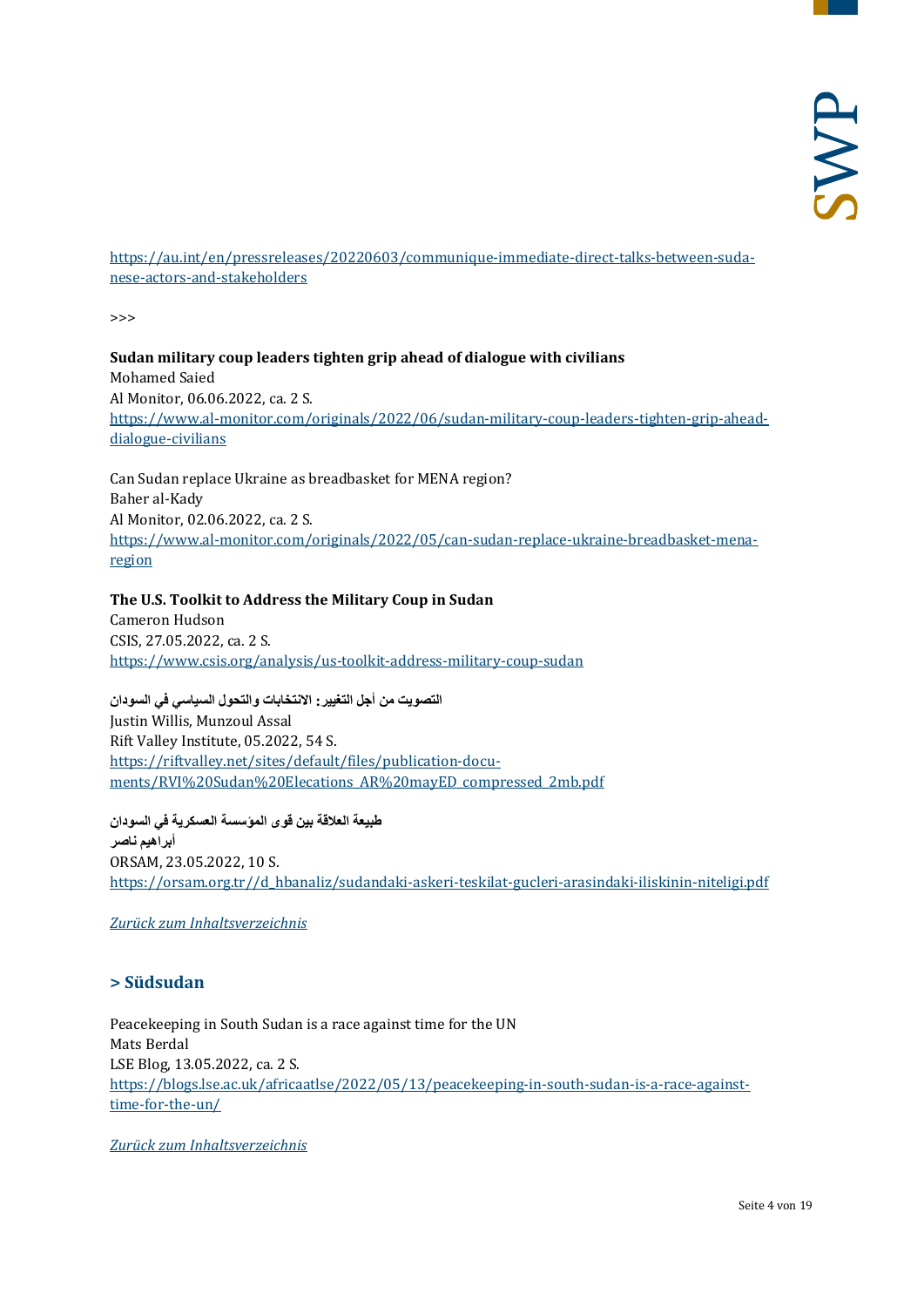#### <span id="page-4-0"></span>**> Niger**

Staatssekretärin Bärbel Kofler besucht Niger BMZ, 05.06.2022 [https://www.bmz.de/de/aktuelles/aktuelle-meldungen/staatssekretaerin-baerbel-kofler-besucht](https://www.bmz.de/de/aktuelles/aktuelle-meldungen/staatssekretaerin-baerbel-kofler-besucht-niger-112646)[niger-112646](https://www.bmz.de/de/aktuelles/aktuelle-meldungen/staatssekretaerin-baerbel-kofler-besucht-niger-112646)

<span id="page-4-1"></span>*[Zurück zum Inhaltsverzeichnis](#page-0-0)*

#### **> Mali / Sahel**

# **Security Council Press Statement on Attack against United Nations Multidimensional Integrated Stabilization Mission in Mali** UNSC, 03.06.2022

<https://www.un.org/press/en/2022/sc14925.doc.htm>

Secretary-General Strongly Condemns Deadly Attack against Stabilization Mission Convoy in Mali UN, 03.06.2022 <https://www.un.org/press/en/2022/sgsm21308.doc.htm>

Security Council Press Statement on Attack against United Nations Multidimensional Integrated Stabilization Mission in Mali UNSC, 01.06.2022 <https://www.un.org/press/en/2022/sc14918.doc.htm>

**Communiqué of the 1087th meeting of the PSC held on 1 June 2022, on the Situation in the Sahel** AU-PSC, 01.06.2022, 4 S. <http://www.peaceau.org/uploads/1087.comm-en.pdf>

>>>

**No Exit: France on Its Discord with Mali and the Situation in the Sahel** Łukasz Maślanka PISM, 30.05.2022, 2 S. [https://www.pism.pl/webroot/up](https://www.pism.pl/webroot/upload/files/Biuletyn/PISM%20Bulletin%20no%2086%20(2003)%2030%20May%202022(1).pdf)[load/files/Biuletyn/PISM%20Bulletin%20no%2086%20\(2003\)%2030%20May%202022\(1\).pdf](https://www.pism.pl/webroot/upload/files/Biuletyn/PISM%20Bulletin%20no%2086%20(2003)%2030%20May%202022(1).pdf)

**The Intervention Question: Lessons to Learn from Europe's Military Presence in the Sahel** Nina Wilén Egmont, 12.05.2022, ca. 2 S. [https://www.egmontinstitute.be/the-intervention-question-lessons-to-learn-from-europes-mili](https://www.egmontinstitute.be/the-intervention-question-lessons-to-learn-from-europes-military-presence-in-the-sahel/)[tary-presence-in-the-sahel/](https://www.egmontinstitute.be/the-intervention-question-lessons-to-learn-from-europes-military-presence-in-the-sahel/)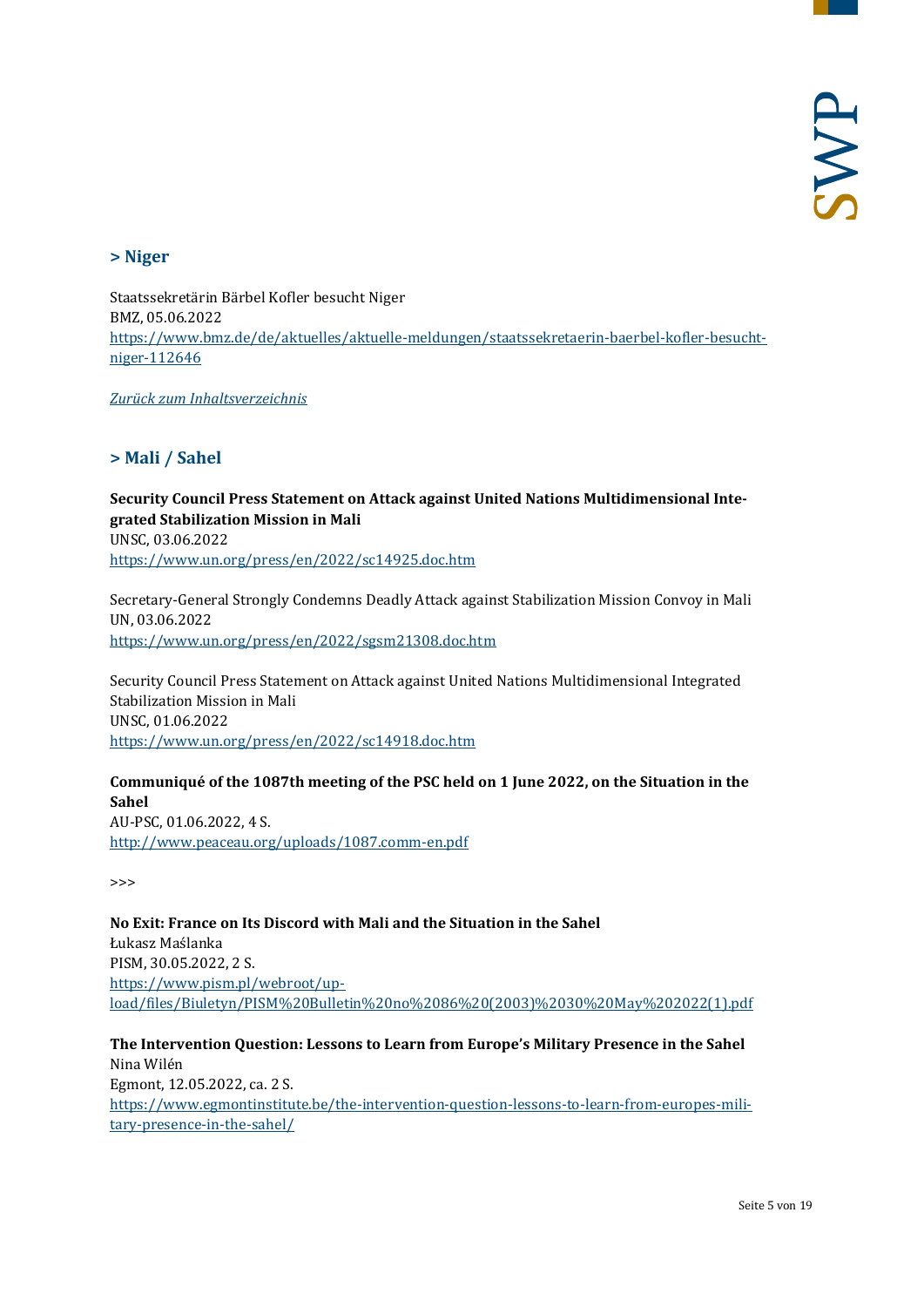#### **Drought, Desertification and Displacement: Re-Politicising the Climate-Conflict Nexus in the Sahel** Luca Raineri IAI, 03.2022, 25 S. <https://www.iai.it/sites/default/files/iaip2204.pdf> @WAO

**Après Barkhane: repenser la posture stratégique française en Afrique de l'Ouest** Laurent BANSEPT, Elie TENENBAUM Ifri, 05.2022, 70 S. [https://www.ifri.org/sites/default/files/atoms/files/bansept\\_tenenbaum\\_apres\\_bark](https://www.ifri.org/sites/default/files/atoms/files/bansept_tenenbaum_apres_barkhane_2022.pdf)[hane\\_2022.pdf](https://www.ifri.org/sites/default/files/atoms/files/bansept_tenenbaum_apres_barkhane_2022.pdf) @WAO

<span id="page-5-0"></span>*[Zurück zum Inhaltsverzeichnis](#page-0-0)*

# **> Gambia**

**Gambia's Plans to Prosecute Jammeh Are Sparking New Hopes for Justice** Sheriff Bojang WPR, 02.06.2022, ca. 2 S. *Preview:* [https://www.worldpoliticsreview.com/articles/30579/plans-to-prosecute-former-gambia-presi](https://www.worldpoliticsreview.com/articles/30579/plans-to-prosecute-former-gambia-president-jammeh-sparks-new-hope)[dent-jammeh-sparks-new-hope](https://www.worldpoliticsreview.com/articles/30579/plans-to-prosecute-former-gambia-president-jammeh-sparks-new-hope) *Volltext für SWP auf Anfrage von mir!*

<span id="page-5-1"></span>*[Zurück zum Inhaltsverzeichnis](#page-0-0)*

#### **> Togo / Golf von Guinea**

**توغو ومساعي زحف الحركات المتطرفة العنیفة نحو ساحل خلیج غینیا ََلا َد ْي نجم الدین حكیم أ** Al Jazeera Centre for Studies, 05.06.2022, 8 S. <https://tinyurl.com/5n8xtzv5>

<span id="page-5-2"></span>*[Zurück zum Inhaltsverzeichnis](#page-0-0)*

#### **> Nigeria**

Secretary-General Strongly Condemns Deadly Attack on Church in Nigeria UN, 06.06.2022 <https://www.un.org/press/en/2022/sgsm21310.doc.htm>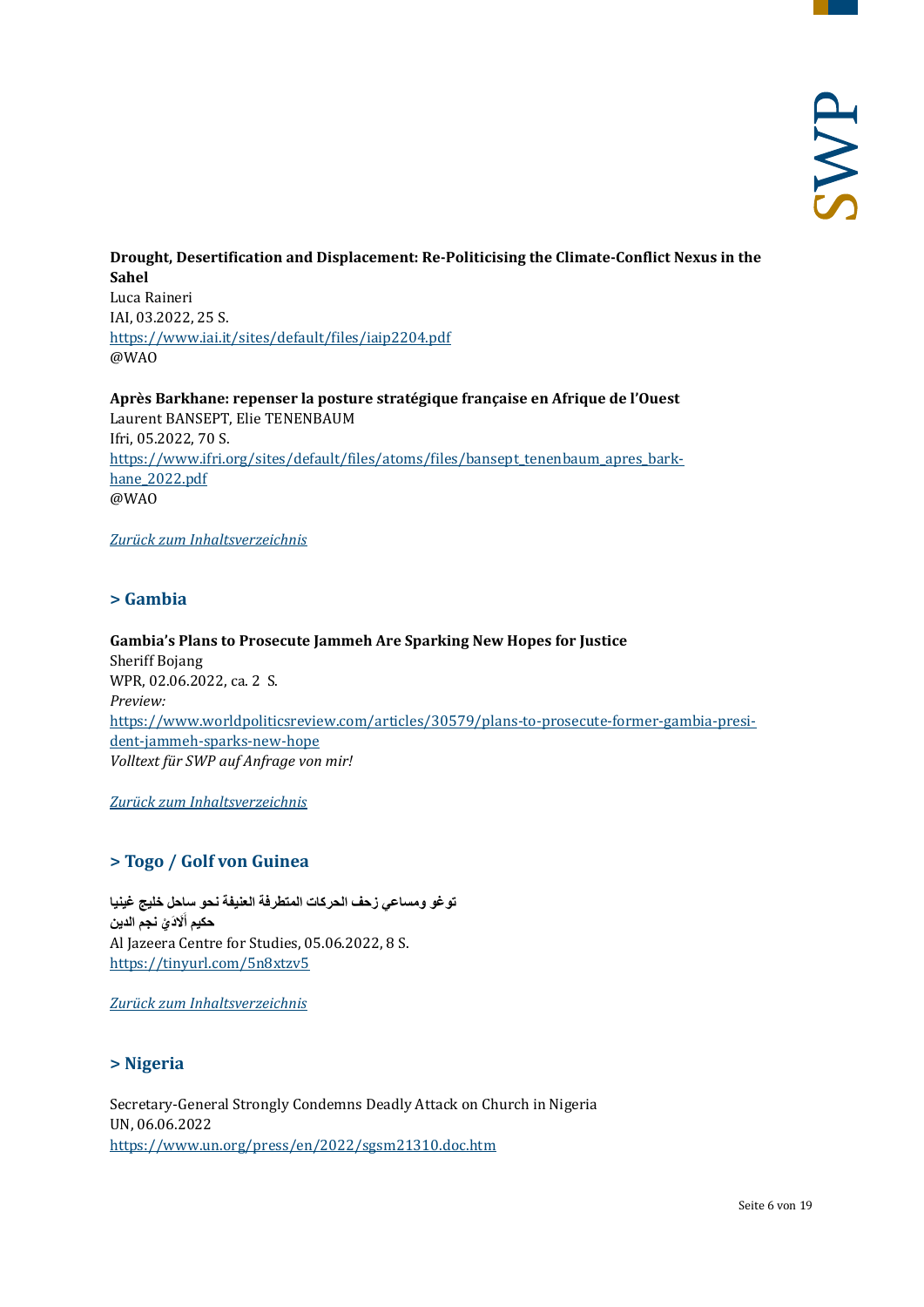Nigeria: Statement by the High Representative on the killing of worshippers in Owo EEAS, 06.06.2022 [https://www.eeas.europa.eu/eeas/nigeria-statement-high-representative-killing-worshippers](https://www.eeas.europa.eu/eeas/nigeria-statement-high-representative-killing-worshippers-owo_en)[owo\\_en](https://www.eeas.europa.eu/eeas/nigeria-statement-high-representative-killing-worshippers-owo_en)

>>>

Boko Haram Pledges Loyalty to Mysterious New Leader: Abu Umaimata Jacob Zenn MLM, 06.06.2022 [https://jamestown.org/brief/boko-haram-pledges-loyalty-to-mysterious-new-leader-abu-umai](https://jamestown.org/brief/boko-haram-pledges-loyalty-to-mysterious-new-leader-abu-umaimata/)[mata/](https://jamestown.org/brief/boko-haram-pledges-loyalty-to-mysterious-new-leader-abu-umaimata/)

#### **Elite Transformation Towards Good Governance in Nigeria**

Henry Ani Kifordu In: Politikon, Volume 49, Issue 2 (06.2022), S. 136-157. *Abstract und Download für SWP:* <https://doi.org/10.1080/02589346.2022.2065425>

#### **When All Hands Are Not on Deck: Intergovernmental Relations and the Fight against COVID-19 Pandemic in the Nigerian Federation**

Ernest Toochi Aniche, Victor Chidubem Iwuoha, Ikenna Mike Alumona & Felicia Osondu Okwueze In: Politikon, Volume 49, Issue 1 (03.2022), S. 43-59. *Abstract und Download für SWP:* <https://doi.org/10.1080/02589346.2021.2018120>

#### <span id="page-6-0"></span>*[Zurück zum Inhaltsverzeichnis](#page-0-0)*

#### **> ZAR**

A State of (Dis)unity and Uncertain Belonging: The Central African Republic and its Muslim Minority Laura Collins, Gino Vlavonou In: Islamic Africa, Vol. 12, No. 2 (05.2022), S. 186–210. *Abstract und Bestellung:* [https://brill.com/view/journals/iafr/12/2/article-p186\\_002.xml](https://brill.com/view/journals/iafr/12/2/article-p186_002.xml)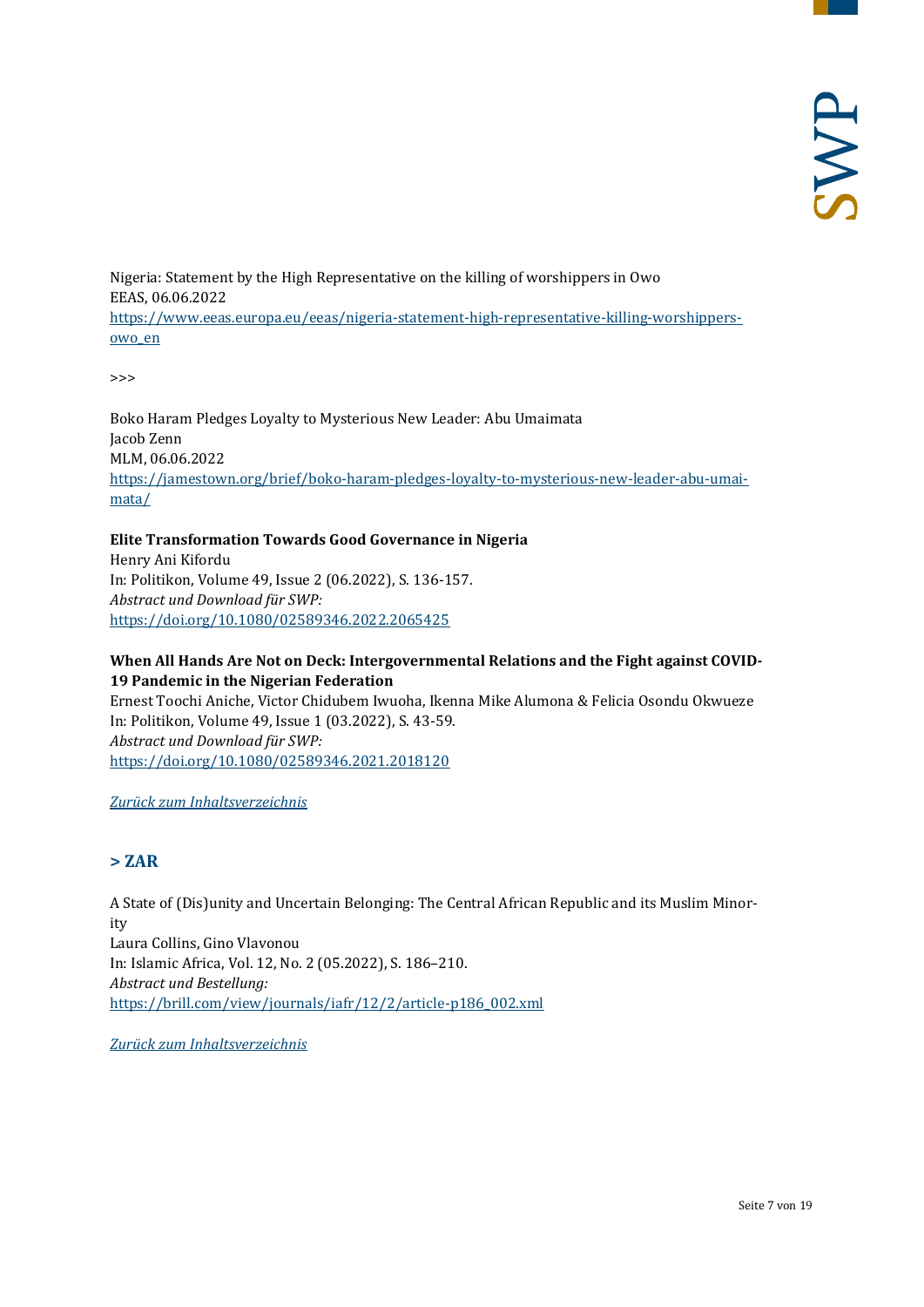## <span id="page-7-0"></span>**> DR Kongo**

**In Presidential Statement, Security Council Welcomes Positive Developments In Democratic Republic of Congo** UNSC, 03.06.2022 <https://www.un.org/press/en/2022/sc14922doc.htm>

République démocratique du Congo: Note d'informations humanitaires pour la province de l'Ituri UN-OCHA, 06.06.2022, 2 S. [https://reliefweb.int/attachments/176bff28-22e5-42d7-97a6-09279c869a77/note](https://reliefweb.int/attachments/176bff28-22e5-42d7-97a6-09279c869a77/note-info2_ituri_du_1er_au_31_mai_.pdf)[info2\\_ituri\\_du\\_1er\\_au\\_31\\_mai\\_.pdf](https://reliefweb.int/attachments/176bff28-22e5-42d7-97a6-09279c869a77/note-info2_ituri_du_1er_au_31_mai_.pdf)

>>>

DR Congo: Civilians at Risk Amid Resurgence of M23 Rebels HRW, 01.06.2022, ca. 2 S. <https://www.hrw.org/news/2022/06/01/dr-congo-civilians-risk-amid-resurgence-m23-rebels>

>>>

Congo-Kinshasa. Pourquoi le M23 renaît de ses cendres Hakim Maludi Afrique XXI, 23.05.2022, ca. 3 S. <https://afriquexxi.info/article4984.html>

#### **America's Past and Present Collide in the Democratic Republic of Congo**

Floribert Anzuluni, Brad Brooks-Rubin "DRC resides at the nexus of the great power competition and the climate crisis. Can the U.S. help secure its future while supporting democratic reforms that help the Congolese people? ..." In: The Wilson Quarterly (Spring 2022), ca. 3 S.

[https://www.wilsonquarterly.com/quarterly/reconcilable-differences/americas-past-and-present](https://www.wilsonquarterly.com/quarterly/reconcilable-differences/americas-past-and-present-collide-in-the-democratic-republic-of-congo)[collide-in-the-democratic-republic-of-congo](https://www.wilsonquarterly.com/quarterly/reconcilable-differences/americas-past-and-present-collide-in-the-democratic-republic-of-congo)

<span id="page-7-1"></span>*[Zurück zum Inhaltsverzeichnis](#page-0-0)*

#### **> Ruanda**

# **The UK's "Migration Deal" with Rwanda Enters into Force**

Jędrzej Czerep PISM, 06.06.2022, 2 S. [https://www.pism.pl/webroot/upload/files/Komentarz/PISM%20Spotlight%20no%2096-](https://www.pism.pl/webroot/upload/files/Komentarz/PISM%20Spotlight%20no%2096-2022.pdf) [2022.pdf](https://www.pism.pl/webroot/upload/files/Komentarz/PISM%20Spotlight%20no%2096-2022.pdf)

Londres-Kigali, un pacte inique (2/2): Le choix du Rwanda, tout sauf un hasard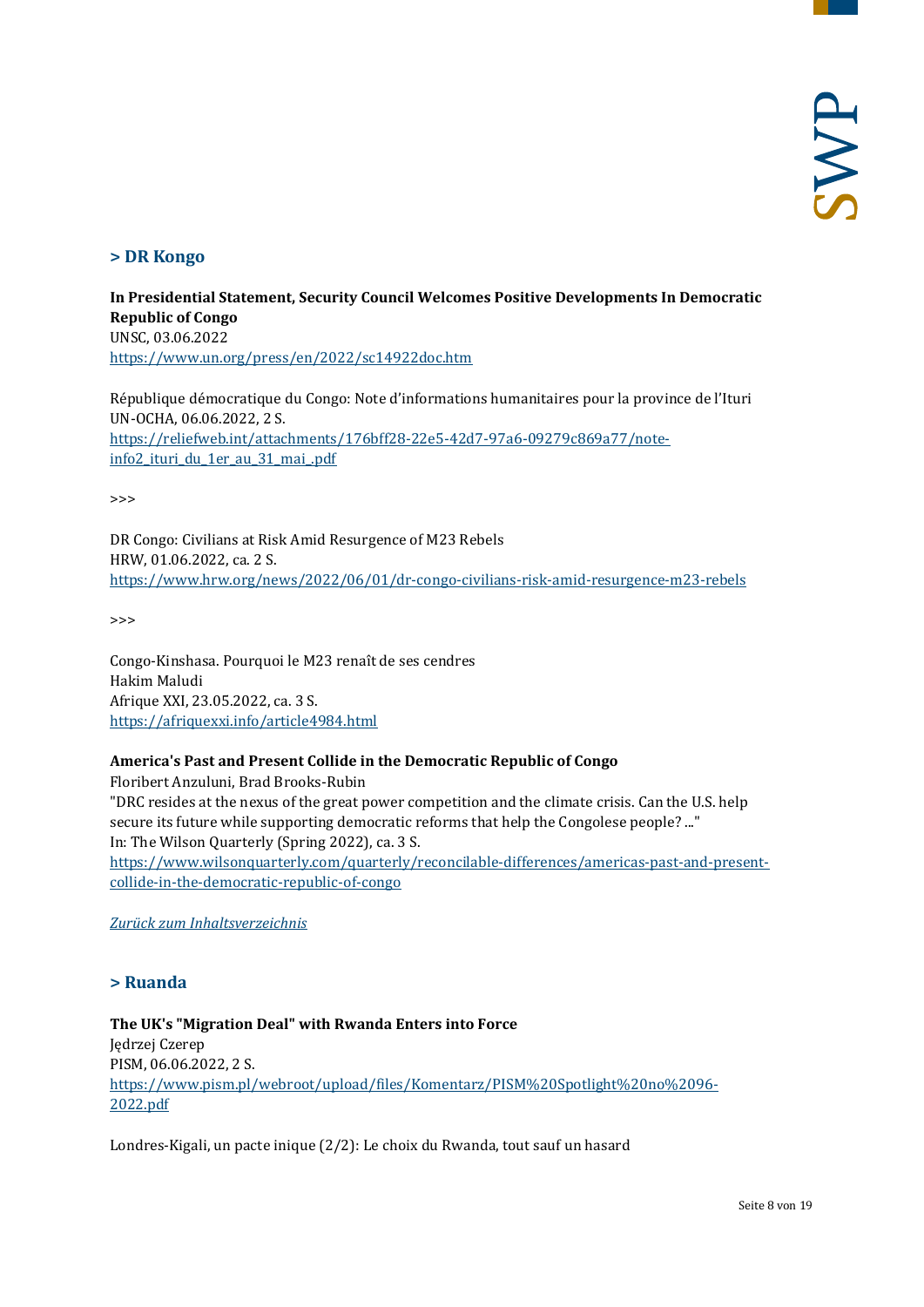Nicola Palmer Afrique XXI, 18.05.2022, ca. 3 S. <https://afriquexxi.info/article4982.html>

Londres-Kigali, un pacte inique (1/2): Un accord sur le dos des demandeurs d'asile Abdul Tejan-Cole Afrique XXI, 16.05.2022, ca. 3 S. <https://afriquexxi.info/article4983.html>

<span id="page-8-0"></span>*[Zurück zum Inhaltsverzeichnis](#page-0-0)*

#### **> Burundi**

**Reserved Seats and Cooptation in Burundi (2000–2020)** Stef Vandeginste In: Nationalism and Ethnic Politics (online first), 03.2022, 21 S. *Abstract und Download für SWP:* <https://doi.org/10.1080/13537113.2022.2047248>

<span id="page-8-1"></span>*[Zurück zum Inhaltsverzeichnis](#page-0-0)*

#### **> Uganda**

Uganda: Omoro By-Election Marred by Abuses - Investigate Violations; Stop Repressing the Opposition HRW, 06.06.2022, ca. 2 S. <https://www.hrw.org/news/2022/06/06/uganda-omoro-election-marred-abuses>

<span id="page-8-2"></span>*[Zurück zum Inhaltsverzeichnis](#page-0-0)*

#### **> Kenia**

**Kenya Economic Update: Aiming High - Securing Education to Sustain the Recovery** The World Bank, 06.2022, 58 S. [https://documents.worldbank.org/en/publication/documents-reports/docu](https://documents.worldbank.org/en/publication/documents-reports/documentdetail/099430006062288934/p17496106873620ce0a9f1073727d1c7d56)[mentdetail/099430006062288934/p17496106873620ce0a9f1073727d1c7d56](https://documents.worldbank.org/en/publication/documents-reports/documentdetail/099430006062288934/p17496106873620ce0a9f1073727d1c7d56)

>>>

**Explaining the (local) ethnic census: subnational variation in ethnic politics in Kenyan elections**  Kirk A. Harris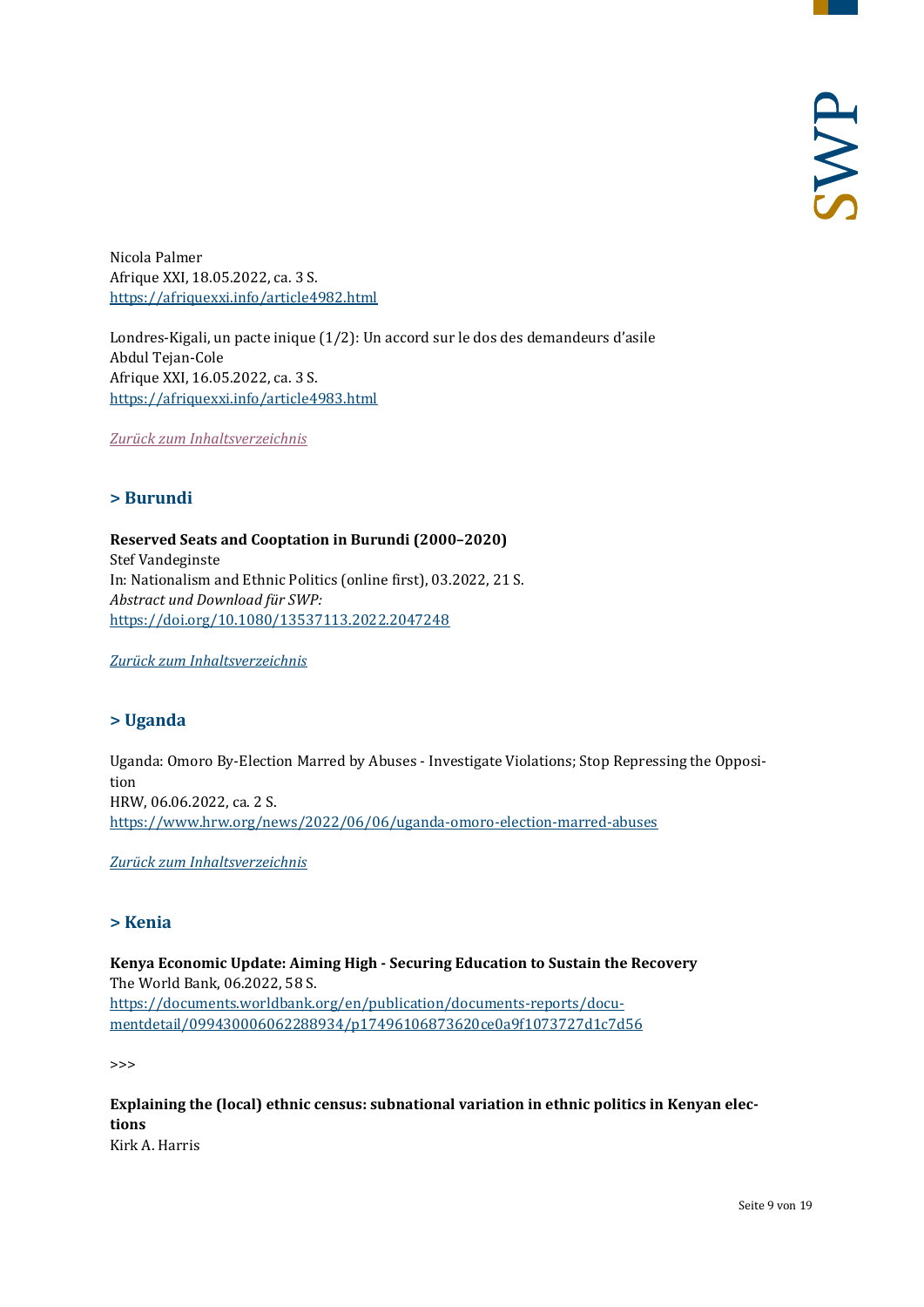In: The Journal of Modern African Studies (online first), 06.2022, 25 S. *Abstract und Download für SWP:* <https://doi.org/10.1017/S0022278X22000076>

Kenyan Muslims' Minority Status: Theological Divisions, Ethno-Racial Competition and Ambiguous Relations with the State Hassan Juma Ndzovu In: Islamic Africa, Vol. 12, No. 2 (05.2022), S. 240–259. *Abstract und Bestellung:* [https://brill.com/view/journals/iafr/12/2/article-p240\\_004.xml](https://brill.com/view/journals/iafr/12/2/article-p240_004.xml)

#### **Governance and Public Administration During the COVID-19 Pandemic: Issues and Experiences in Kenya's Health System**

Sandra Ochieng'-Springer In: Politikon, Volume 49, Issue 1 (03.2022), S. 1-20. *Abstract und Download für SWP:* <https://doi.org/10.1080/02589346.2021.2008091>

<span id="page-9-0"></span>*[Zurück zum Inhaltsverzeichnis](#page-0-0)*

#### **> Malawi**

IMF Staff Completes Mission to the Republic of Malawi for Discussions on the Request for a Four-Year Extended Credit Facility Arrangement IMF, 06.06.2022, ca. 2 S. [https://www.imf.org/en/News/Articles/2022/06/06/pr22181-IMF-Staff-Completes-Mission-](https://www.imf.org/en/News/Articles/2022/06/06/pr22181-IMF-Staff-Completes-Mission-Republic-Malawi-Request-ECF)[Republic-Malawi-Request-ECF](https://www.imf.org/en/News/Articles/2022/06/06/pr22181-IMF-Staff-Completes-Mission-Republic-Malawi-Request-ECF)

<span id="page-9-1"></span>*[Zurück zum Inhaltsverzeichnis](#page-0-0)*

#### **> Simbabwe**

**Who is Being Served? How Competing Norms and Values Shape the Transitional Justice Agenda in Zimbabwe** Chenai Matshaka & Cori Wielenga In: Politikon, Volume 49, Issue 1 (03.2022), S. 60-80. *Abstract und Download für SWP:* <https://doi.org/10.1080/02589346.2022.2031771>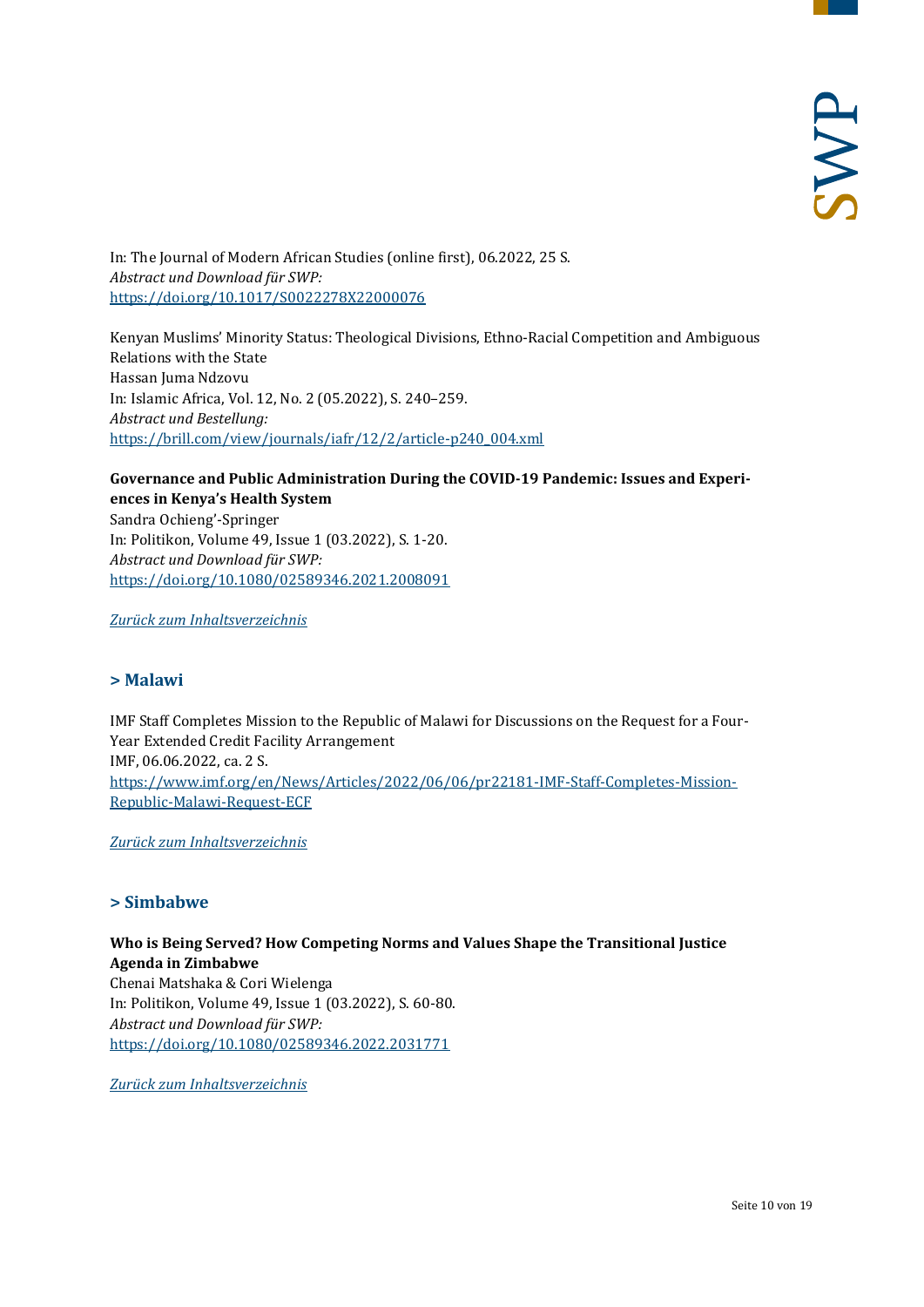#### <span id="page-10-0"></span>**> Mosambik**

An increased role for private sector: Mozambique's new regulatory policy in the off-grid energy sector Merja Laakso, Sebastian Petric Brookings, 23.05.2022, ca. 2 S. [https://www.brookings.edu/blog/africa-in-focus/2022/05/23/an-increased-role-for-private-sec](https://www.brookings.edu/blog/africa-in-focus/2022/05/23/an-increased-role-for-private-sector-mozambiques-new-regulatory-policy-in-the-off-grid-energy-sector/)[tor-mozambiques-new-regulatory-policy-in-the-off-grid-energy-sector/](https://www.brookings.edu/blog/africa-in-focus/2022/05/23/an-increased-role-for-private-sector-mozambiques-new-regulatory-policy-in-the-off-grid-energy-sector/)

<span id="page-10-1"></span>*[Zurück zum Inhaltsverzeichnis](#page-0-0)*

#### **> Namibia**

**SWAPO: The Beginning of the Political Challenge** Selma EL OBEID, John MENDELSOHN Ifri, 05.2022, 26 S. [https://www.ifri.org/sites/default/files/atoms/files/elobeid\\_mendelsohn\\_swapo\\_2022.pdf](https://www.ifri.org/sites/default/files/atoms/files/elobeid_mendelsohn_swapo_2022.pdf) @WAO

<span id="page-10-2"></span>*[Zurück zum Inhaltsverzeichnis](#page-0-0)*

#### **> Lesotho**

IMF Executive Board Concludes 2022 Article IV Consultation with Kingdom of Lesotho IMF, 03.06.2022, ca. 2 S. [https://www.imf.org/en/News/Articles/2022/06/02/pr22180-kingdom-of-lesotho-imf-execu](https://www.imf.org/en/News/Articles/2022/06/02/pr22180-kingdom-of-lesotho-imf-executive-board-concludes-2022-article-iv-consultation)[tive-board-concludes-2022-article-iv-consultation](https://www.imf.org/en/News/Articles/2022/06/02/pr22180-kingdom-of-lesotho-imf-executive-board-concludes-2022-article-iv-consultation)

<span id="page-10-3"></span>*[Zurück zum Inhaltsverzeichnis](#page-0-0)*

#### **> RSA**

South Africa Floods: EU provides an additional ZAR 3.4 million in humanitarian assistance EEAS, 02.06.2022 [https://www.eeas.europa.eu/delegations/south-africa/south-africa-floods-eu-provides-additional](https://www.eeas.europa.eu/delegations/south-africa/south-africa-floods-eu-provides-additional-zar-34-million-humanitarian_en)[zar-34-million-humanitarian\\_en](https://www.eeas.europa.eu/delegations/south-africa/south-africa-floods-eu-provides-additional-zar-34-million-humanitarian_en)

>>>

**The Influence of Political Efficacy on Voter Turnout in South Africa** Thoko Mahlangu & Collette Schulz-Herzenberg In: Politikon, Volume 49, Issue 2 (06.2022), S. 158-174.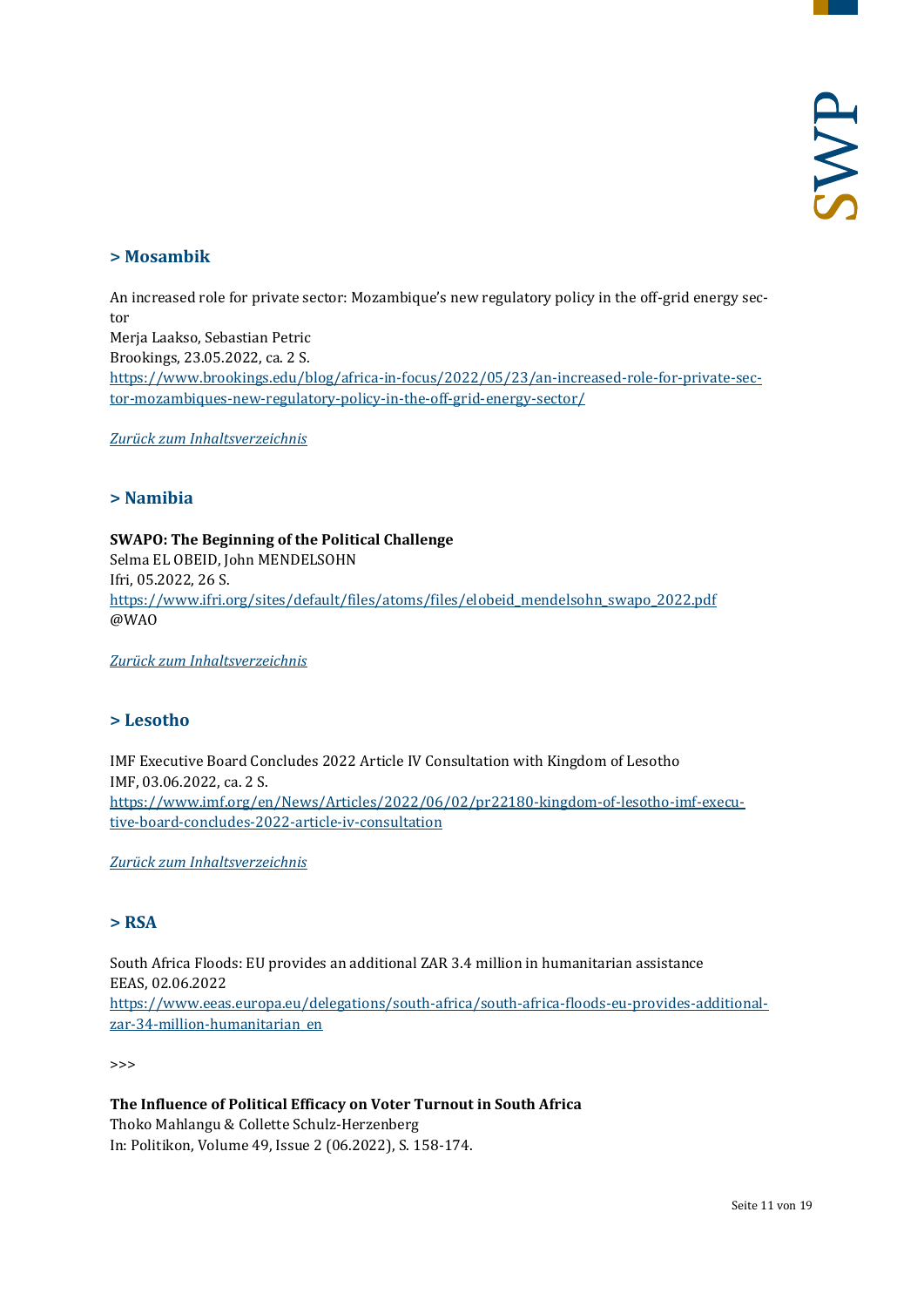*Abstract und Download für SWP:* <https://doi.org/10.1080/02589346.2022.2067446>

#### **An Analysis of the Historical Roots of Partisan Governance within the ANC: Understanding the Road to State Capture** Jordan Fredericks & Nicola de Jager In: Politikon, Volume 49, Issue 1 (03.2022), S. 21-42. *Abstract und Download für SWP:* <https://doi.org/10.1080/02589346.2021.2018119>

**The Rise of Sovereign Wealth Funds in the Global Economy: Can South Africa Establish a Sovereign Wealth Fund?** Mzukisi Qobo & Mills Soko In: Politikon, Volume 49, Issue 2 (06.2022), S. 195-210. *Abstract und Download für SWP:* <https://doi.org/10.1080/02589346.2022.2076511>

<span id="page-11-0"></span>*[Zurück zum Inhaltsverzeichnis](#page-0-0)*

# **> AU (Afrikanische Union)**

As the AU Turns 20, It Resumes Its Search for 'African Solutions to African Problems' Chris Olaoluwa Ogunmodede WPR, 03.06.2022, ca. 2 S. *Preview:* [https://www.worldpoliticsreview.com/trend-lines/30584/africa-politics-and-humanitarian-woes](https://www.worldpoliticsreview.com/trend-lines/30584/africa-politics-and-humanitarian-woes-may-require-homegrown-solutions)[may-require-homegrown-solutions](https://www.worldpoliticsreview.com/trend-lines/30584/africa-politics-and-humanitarian-woes-may-require-homegrown-solutions) *Volltext für SWP auf Anfrage von mir!*

<span id="page-11-1"></span>*[Zurück zum Inhaltsverzeichnis](#page-0-0)*

# **> EU - Mittelmeerraum / MENA-Region / Afrika: Migrationspolitik / Flüchtlinge**

**The UK's "Migration Deal" with Rwanda Enters into Force**  Jędrzej Czerep PISM, 06.06.2022, 2 S. [https://www.pism.pl/webroot/upload/files/Komentarz/PISM%20Spotlight%20no%2096-](https://www.pism.pl/webroot/upload/files/Komentarz/PISM%20Spotlight%20no%2096-2022.pdf) [2022.pdf](https://www.pism.pl/webroot/upload/files/Komentarz/PISM%20Spotlight%20no%2096-2022.pdf)

Londres-Kigali, un pacte inique (2/2): Le choix du Rwanda, tout sauf un hasard Nicola Palmer Afrique XXI, 18.05.2022, ca. 3 S. <https://afriquexxi.info/article4982.html>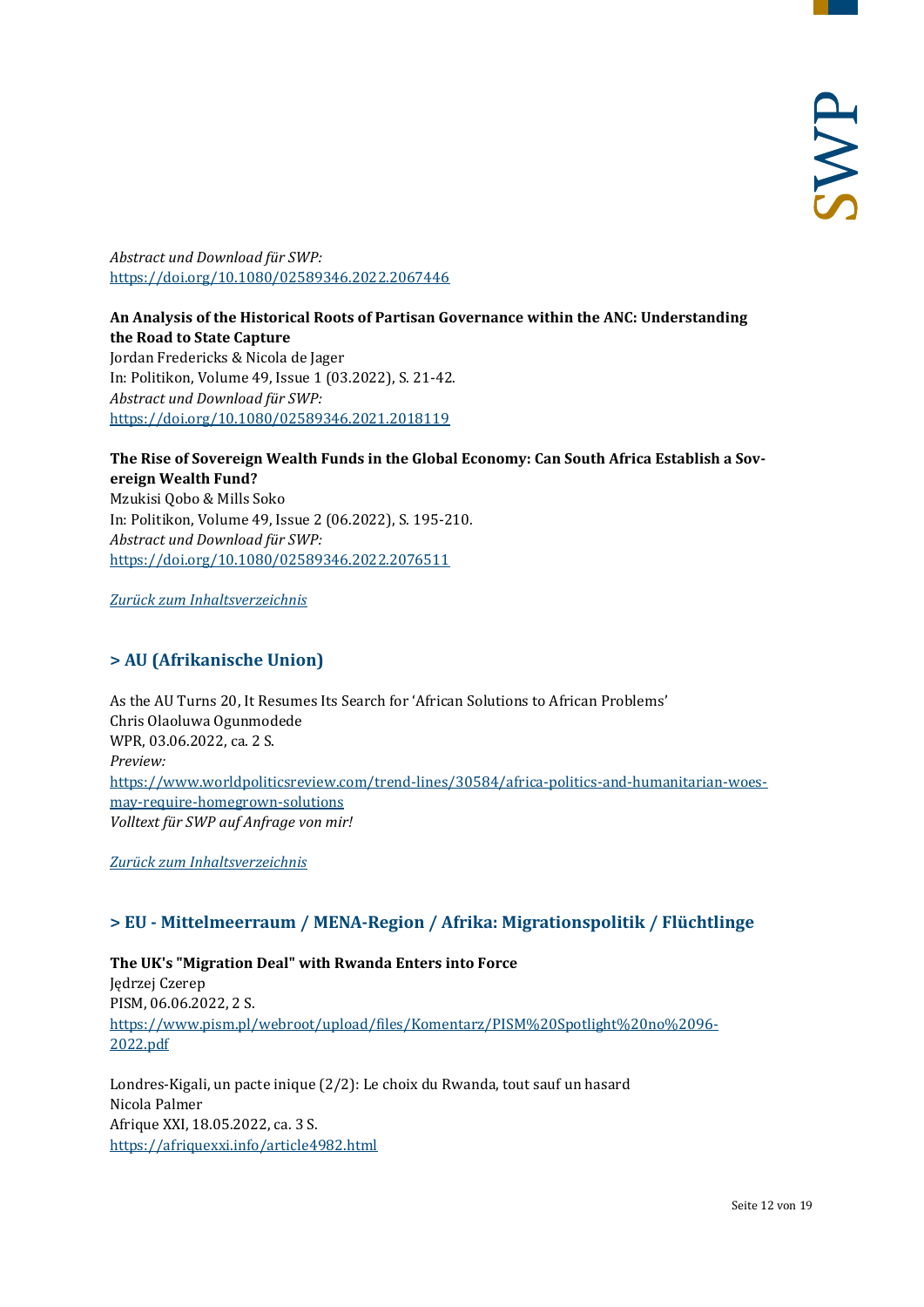Londres-Kigali, un pacte inique (1/2): Un accord sur le dos des demandeurs d'asile Abdul Tejan-Cole Afrique XXI, 16.05.2022, ca. 3 S. <https://afriquexxi.info/article4983.html>

<span id="page-12-0"></span>*[Zurück zum Inhaltsverzeichnis](#page-0-0)*

# **> Frankreich - Afrika**

**Will France's Africa Policy Hold Up?** Corentin Cohen CEIP, 06.2022, 34 S. [https://carnegieendowment.org/files/Cohen\\_FranceAfrica\\_Policy\\_v4.pdf](https://carnegieendowment.org/files/Cohen_FranceAfrica_Policy_v4.pdf) @WAO

<span id="page-12-1"></span>*[Zurück zum Inhaltsverzeichnis](#page-0-0)*

#### **> Türkei - Afrika**

**Visualizing Turkey's Activism in Africa**  H. A. Aksoy, S. Çevik, N. T. Yaşar CATS Network, 30.05.2022, ca. 5 S. + Infografiken <https://www.cats-network.eu/topics/visualizing-turkeys-activism-in-africa>

**African Union-Turkey Relations Following the Outbreak of the Arab Spring** Mürsel Bayram Al Sharq Strategic Research, 22.05.2022, 16 S. <https://research.sharqforum.org/download/32484/>

<span id="page-12-2"></span>*[Zurück zum Inhaltsverzeichnis](#page-0-0)*

### **> Israel - Afrika**

**Abraham Accords accelerate Israel-Africa rapprochement** Rina Bassist Al Monitor, 01.06.2022, ca. 2 S. [https://www.al-monitor.com/originals/2022/06/abraham-accords-accelerate-israel-africa](https://www.al-monitor.com/originals/2022/06/abraham-accords-accelerate-israel-africa-rapprochement)[rapprochement](https://www.al-monitor.com/originals/2022/06/abraham-accords-accelerate-israel-africa-rapprochement)

**Armes, logiciels espions, technologies agricoles, ou comment Israël achète de l'influence en Afrique**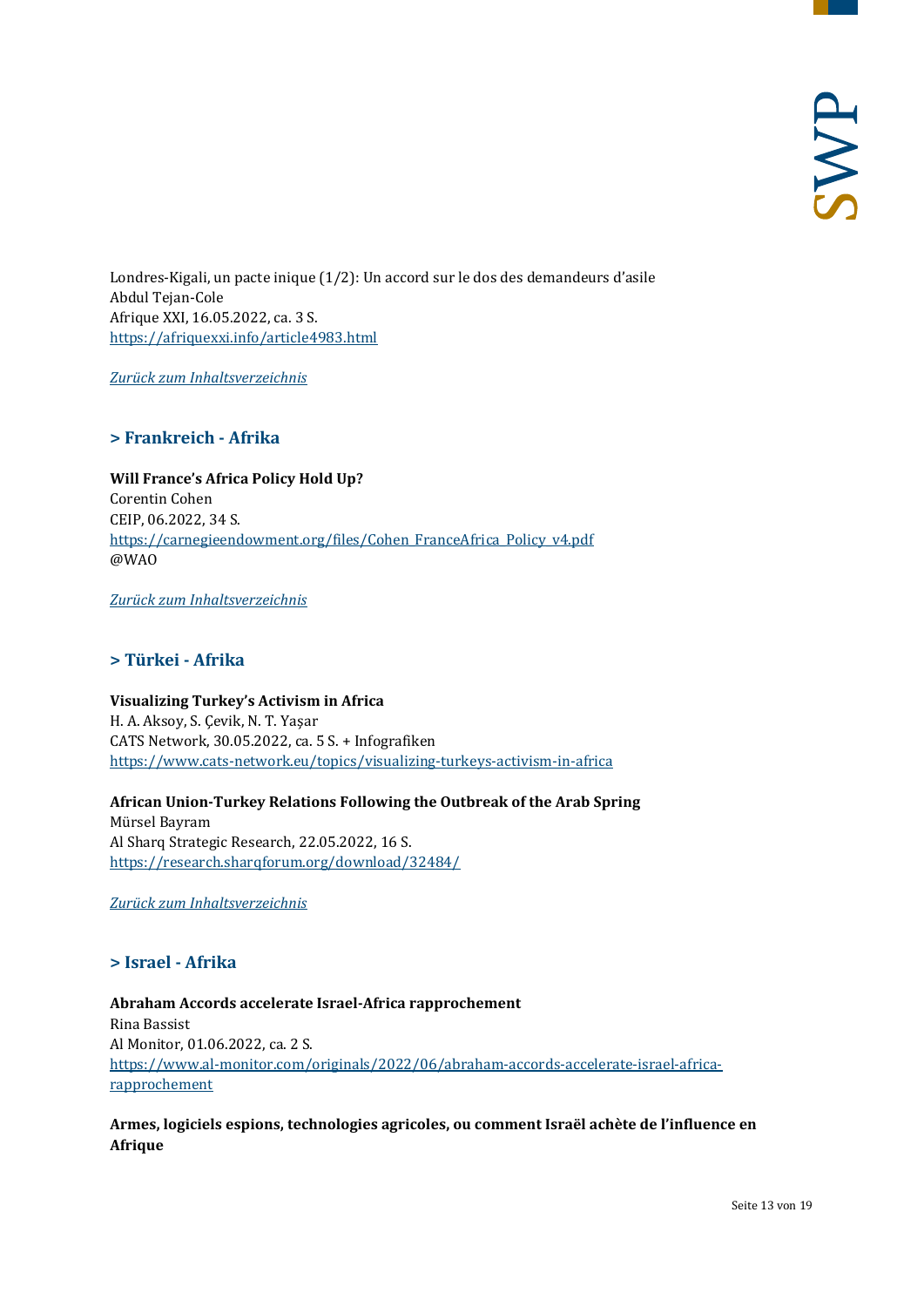Zwelivelile Mandela Afrique XXI, 05.05.2022, ca. 3 S. [https://orientxxi.info/magazine/armes-logiciels-espions-technologies-agricoles-ou-comment](https://orientxxi.info/magazine/armes-logiciels-espions-technologies-agricoles-ou-comment-israel-achete-de-l,5567)[israel-achete-de-l,5567](https://orientxxi.info/magazine/armes-logiciels-espions-technologies-agricoles-ou-comment-israel-achete-de-l,5567)

<span id="page-13-0"></span>*[Zurück zum Inhaltsverzeichnis](#page-0-0)*

# **> Russland / Ukraine - Afrika**

Exploring key implications of the Russia-Ukraine War on Africa's energy policy Vincent Obisie-Orlu APRI, 02.06.2022, ca. 3 S. <https://afripoli.org/exploring-key-implications-of-the-russia-ukraine-war-on-africas-energy-policy>

The Significance of Russia's Gold Mining in Africa is Growing Jędrzej Czerep PISM, 02.06.2022, 2 S. [https://www.pism.pl/webroot/up](https://www.pism.pl/webroot/upload/files/PISM%20Bulletin%20no%2089%20(2006)%202%20June%202022.pdf)[load/files/PISM%20Bulletin%20no%2089%20\(2006\)%202%20June%202022.pdf](https://www.pism.pl/webroot/upload/files/PISM%20Bulletin%20no%2089%20(2006)%202%20June%202022.pdf)

#### **Side Effects: Ukraine's Perfect Storm Looming Over Africa - Dossier** *Inhalt:*

- The War in Ukraine Jeopardises Food Security in East Africa / Giorgia Amato
- Putin's Threats to the International Order Loom over Africa / Joseph Siegle
- The War in Ukraine is Pushing the Eu Green Deal Ahead. Will This Affect Africa's own Transition? / Alfonso Medinilla
- The Charm of Anti-Westernism: Russia's Soft Power in Africa / Eleonora Tafuro Ambrosetti
- Why Africa's Stance on Ukraine Is Not Aligned with the West / Matthew Crandall
- Ukraine and Africa: Food Crisis, Energy Ambiguity and an Uncertain Political Outcome / Lucia Ragazzi

ISPI, 07.05.2022, ca. 10 S.

[https://www.ispionline.it/en/pubblicazione/side-effects-ukraines-perfect-storm-looming-over](https://www.ispionline.it/en/pubblicazione/side-effects-ukraines-perfect-storm-looming-over-africa-34920)[africa-34920](https://www.ispionline.it/en/pubblicazione/side-effects-ukraines-perfect-storm-looming-over-africa-34920)

Wagner en Afrique. Une indignation à géométrie variable Rémi Carayol, Michael Pauron Afrique XXI, 06.05.2022, ca. 3 S. <https://afriquexxi.info/article4979.html>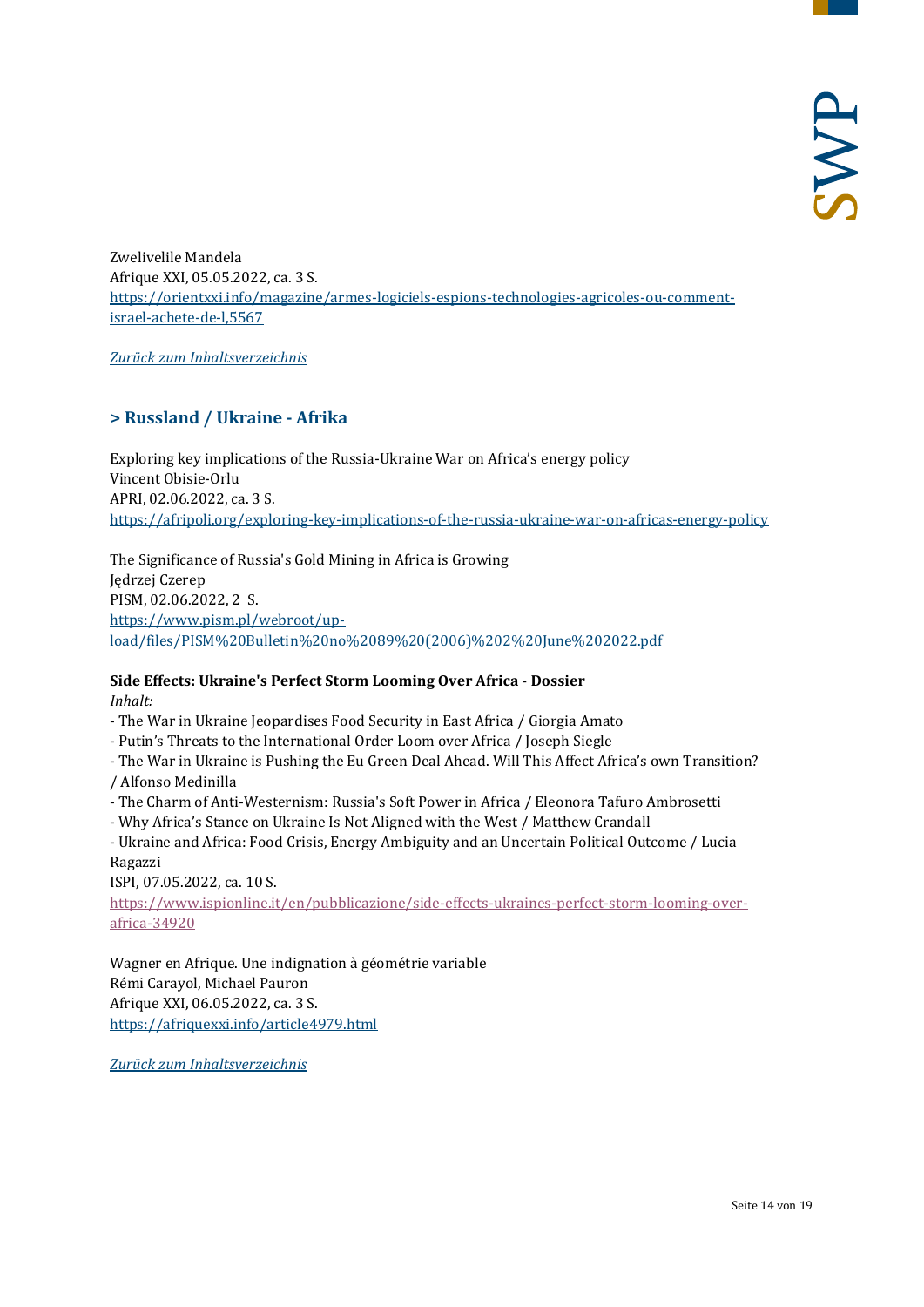# <span id="page-14-0"></span>**> VR China - Afrika**

#### **Political Front Lines - China's Pursuit of Influence in Africa**

Nadège Rolland (ed.)

*Inhalt:*

- United Front Work and Political Influence Operations in Sub-Saharan Africa / Mareike Ohlberg
- Party-to-Party Relations and Political Training / Jean-Pierre Cabestan
- China's Growing Police and Law-Enforcement Cooperation in Africa / Paul Nantulya
- China in Africa's Media: A Case Study of Ghana / Emmanuel K. Dogbevi

- Elite Relationships: Drivers of China's Influence in East Africa / Adam George NBR, 06.2022, 92 S.

[https://www.nbr.org/wp-content/uploads/pdfs/publications/sr100\\_politicalfront](https://www.nbr.org/wp-content/uploads/pdfs/publications/sr100_politicalfrontlines_june2022.pdf)[lines\\_june2022.pdf](https://www.nbr.org/wp-content/uploads/pdfs/publications/sr100_politicalfrontlines_june2022.pdf)

@WAO

#### **(In)Roads and Outposts - Critical Infrastructure in China's Africa Strategy**

Nadège Rolland (ed.)

*Inhalt:*

- China's Ports in Africa / Isaac Kardon
- African Railway Ambitions Meet China's Belt and Road / Yunnan Chen
- Chinese Telecommunications Giants and Africa's Emerging Digital Infrastructure / Daria Impiombato
- China Electrifies Africa / Erica Downs
- Industrial Parks in Africa: Building Nests for the Chinese Phoenix / Thierry Pairault NBR, 05.2022, 98 S.

[https://www.nbr.org/wp-content/uploads/pdfs/publications/sr98\\_inroadsandout](https://www.nbr.org/wp-content/uploads/pdfs/publications/sr98_inroadsandoutposts_may2022.pdf)[posts\\_may2022.pdf](https://www.nbr.org/wp-content/uploads/pdfs/publications/sr98_inroadsandoutposts_may2022.pdf)

<span id="page-14-1"></span>*[Zurück zum Inhaltsverzeichnis](#page-0-0)*

# **> UN Peacekeeping (allg.)**

#### **The Impact of Women Peacekeepers on Public Support for Peacekeeping in Troop-Contributing Countries**

Laura Huber "... Draw[s] on two rounds of online public surveys in India and South Africa ..." IPI, 05.2022, 21 S. [https://www.ipinst.org/wp-content/uploads/2022/05/IPI-E-RPT-](https://www.ipinst.org/wp-content/uploads/2022/05/IPI-E-RPT-Impact_of_Women_Peacekeepersweb.pdf)Impact of Women Peacekeepersweb.pdf

<sup>@</sup>WAO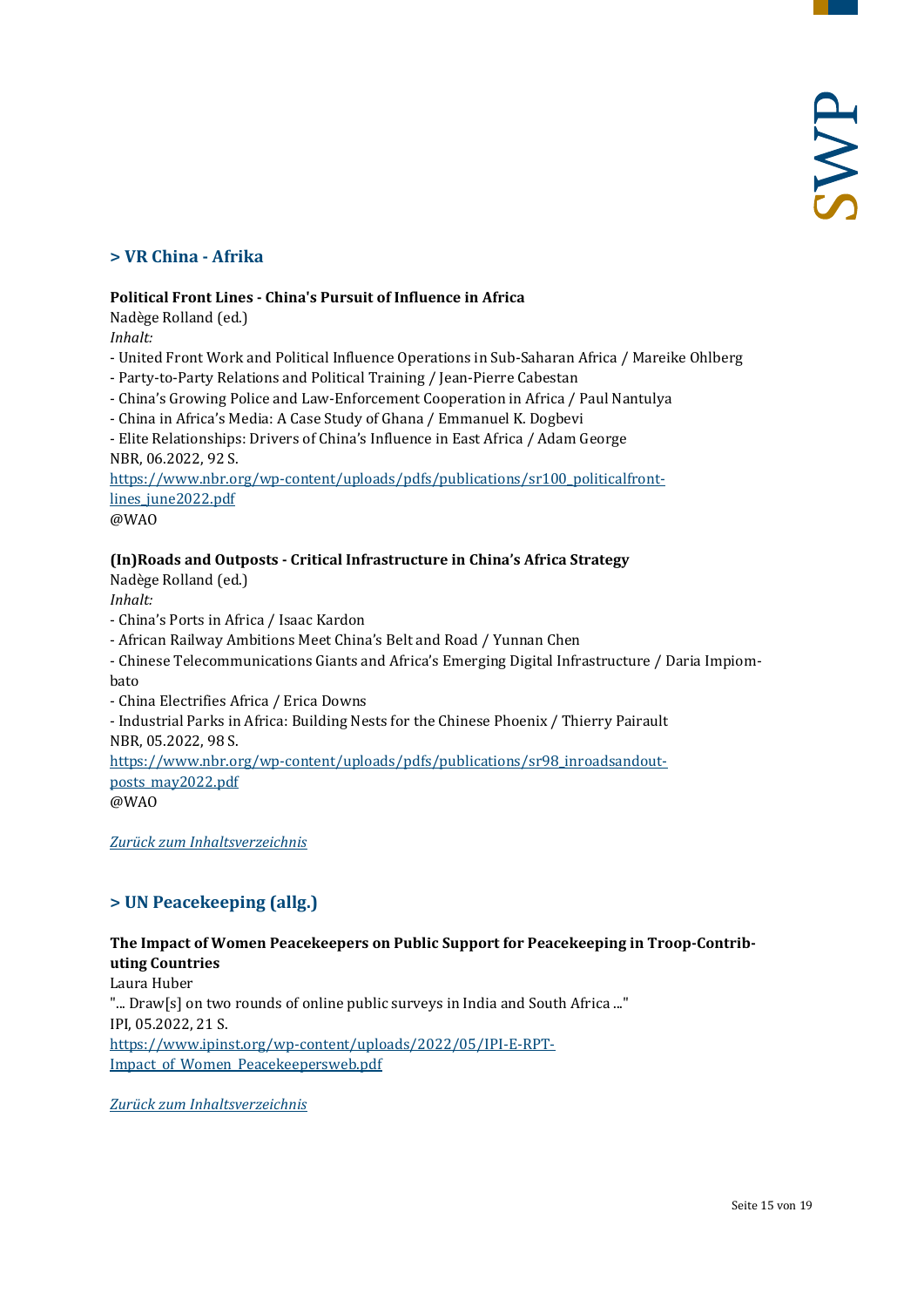# <span id="page-15-0"></span>**> Staatsstreiche / Militärputsche (global/Afrika)**

**The US Needs a Global Anti-Coup Strategy** Frances Z. Brown, Thomas Carothers Just Security, 01.06.2022, ca. 2 S. <https://www.justsecurity.org/81725/the-us-needs-a-global-anti-coup-strategy/>

**Authoritarian Personality vs Institutional Performance – Understanding Military Rule in Africa**

Carlos García-Rivero In: Politikon, Volume 49, Issue 2 (06.2022), S. 175-194. *Abstract und Download für SWP:* <https://doi.org/10.1080/02589346.2022.2072582>

<span id="page-15-1"></span>*[Zurück zum Inhaltsverzeichnis](#page-0-0)*

# **> Menschenrechte (global/länderbezogen)**

**United Nations Human Rights Report 2021** *Inhalt u.a.:* - Africa (S. 171ff.) UN-OHCHR, 06.2022, 277 S. [https://www.ohchr.org/sites/default/files/2022-06/OHCHR\\_Report\\_2021.pdf](https://www.ohchr.org/sites/default/files/2022-06/OHCHR_Report_2021.pdf)

<span id="page-15-2"></span>*[Zurück zum Inhaltsverzeichnis](#page-0-0)*

# **> Religionsfreiheit (global/länderbezogen)**

**2021 Report on International Religious Freedom**  US DoS, 02.06.2022 <https://www.state.gov/reports/2021-report-on-international-religious-freedom/>

<span id="page-15-3"></span>*[Zurück zum Inhaltsverzeichnis](#page-0-0)*

# **> Terrorismus / Jihadismus / -bekämpfung**

Boko Haram Pledges Loyalty to Mysterious New Leader: Abu Umaimata Jacob Zenn MLM, 06.06.2022 [https://jamestown.org/brief/boko-haram-pledges-loyalty-to-mysterious-new-leader-abu-umai](https://jamestown.org/brief/boko-haram-pledges-loyalty-to-mysterious-new-leader-abu-umaimata/)[mata/](https://jamestown.org/brief/boko-haram-pledges-loyalty-to-mysterious-new-leader-abu-umaimata/)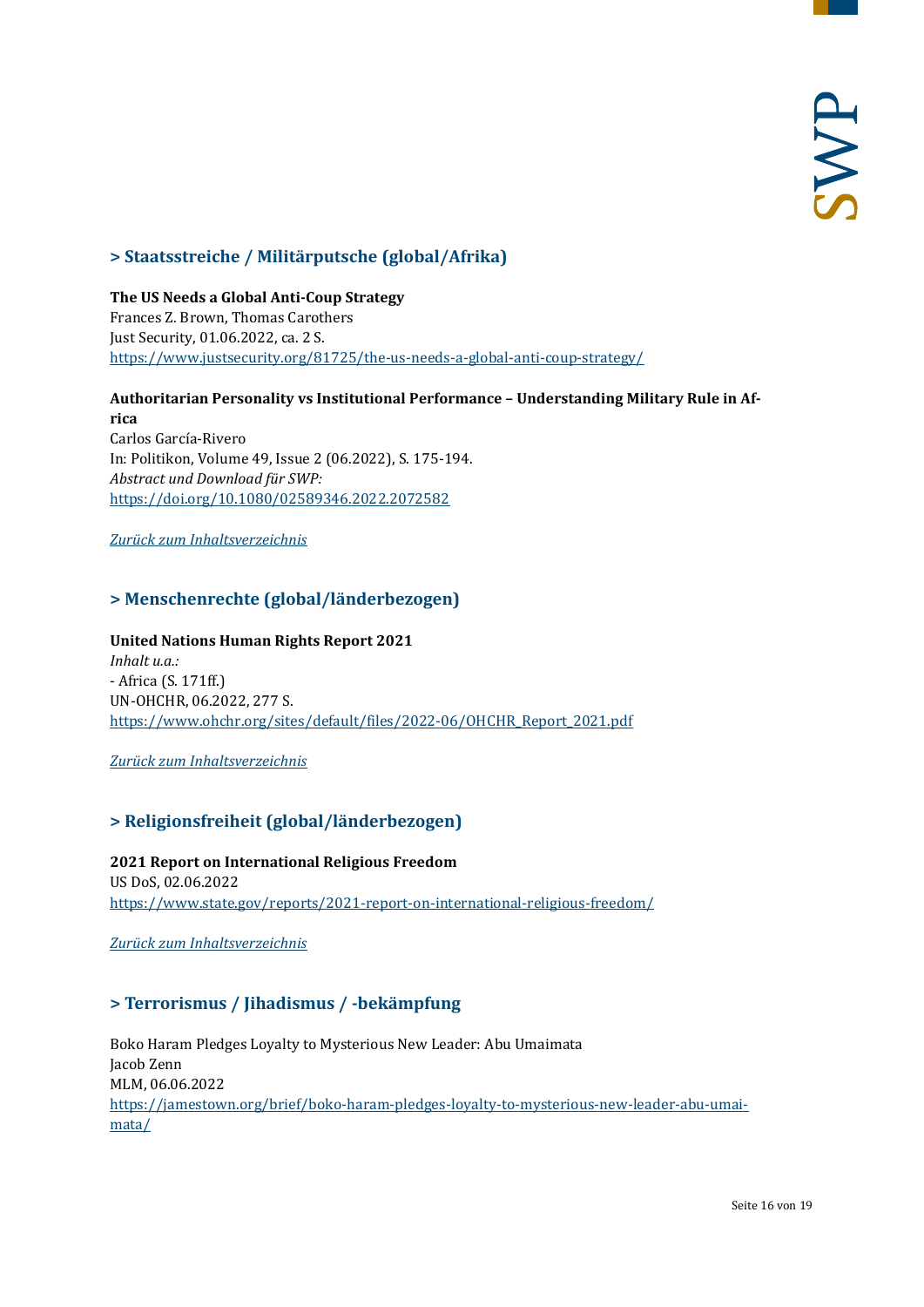**مؤتمر مراكش: خطة جدیدة للتحالف الدولي ضد تنظیم داعش في إفریقیا إسماعیل حمودي** Al Jazeera Centre for Studies, 30.05.2022, ca. 3 S. <https://studies.aljazeera.net/ar/article/5389>

<span id="page-16-0"></span>*[Zurück zum Inhaltsverzeichnis](#page-0-0)*

# **> Bergbau / Rohstoffe / Lieferketten: Umwelt / Menschenrechte (Afrika)**

MINERALS COUNCIL SOUTH AFRICA REMAINS COMMITTED TO FINDING SOLUTIONS TO REVITALIZING EXPLORATION, JUNIOR MINING, AND THE RESOURCES SECTOR Minerals Council South Africa, 01.06.2022, 2 S.

[https://www.mineralscouncil.org.za/industry-news/media-releases/2022/send/85-2022/1889](https://www.mineralscouncil.org.za/industry-news/media-releases/2022/send/85-2022/1889-minerals-council-south-africa-remains-committed-to-finding-solutions-to-revitalizing-exploration-junior-mining-and-the-resources-sector) [minerals-council-south-africa-remains-committed-to-finding-solutions-to-revitalizing-exploration](https://www.mineralscouncil.org.za/industry-news/media-releases/2022/send/85-2022/1889-minerals-council-south-africa-remains-committed-to-finding-solutions-to-revitalizing-exploration-junior-mining-and-the-resources-sector)[junior-mining-and-the-resources-sector](https://www.mineralscouncil.org.za/industry-news/media-releases/2022/send/85-2022/1889-minerals-council-south-africa-remains-committed-to-finding-solutions-to-revitalizing-exploration-junior-mining-and-the-resources-sector)

MINERALS COUNCIL SOUTH AFRICA OUTLINES THE SUCCESSES AND CHALLENGES OF 2021 AT ITS 132ND AGM AND THOSE FOR THE YEAR AHEAD Minerals Council South Africa, 25.05.2022, 3 S. [https://www.mineralscouncil.org.za/industry-news/media-releases/2022/send/85-2022/1883](https://www.mineralscouncil.org.za/industry-news/media-releases/2022/send/85-2022/1883-minerals-council-agm-2022-media-statement) [minerals-council-agm-2022-media-statement](https://www.mineralscouncil.org.za/industry-news/media-releases/2022/send/85-2022/1883-minerals-council-agm-2022-media-statement)

THE MINERALS COUNCIL PUBLISHES FACTS AND FIGURES BOOK 2021

Minerals Council South Africa, 09.05.2022, 3 S.

[https://www.mineralscouncil.org.za/industry-news/media-releases/2022/send/85-2022/1876](https://www.mineralscouncil.org.za/industry-news/media-releases/2022/send/85-2022/1876-the-minerals-council-publishes-facts-and-figures-book-2021) [the-minerals-council-publishes-facts-and-figures-book-2021](https://www.mineralscouncil.org.za/industry-news/media-releases/2022/send/85-2022/1876-the-minerals-council-publishes-facts-and-figures-book-2021)

*Siehe:*

**Facts and Figures 2021 - Changing mines, changing lives**

Minerals Council South Africa, 05.2022, 52 S.

<https://www.mineralscouncil.org.za/industry-news/publications/facts-and-figures>

MINERALS COUNCIL SOUTH AFRICA NOTES A HISTORIC FIRST IN MINE SAFETY, WITH NO FALLS OF GROUND FATALITIES IN GOLD AND PGM MINES IN THE FIRST QUARTER OF 2022 Minerals Council South Africa, 06.05.2022, 2 S.

[https://www.mineralscouncil.org.za/industry-news/media-releases/2022/send/85-2022/1874](https://www.mineralscouncil.org.za/industry-news/media-releases/2022/send/85-2022/1874-minerals-council-media-statement-fall-of-ground-historic) [minerals-council-media-statement-fall-of-ground-historic](https://www.mineralscouncil.org.za/industry-news/media-releases/2022/send/85-2022/1874-minerals-council-media-statement-fall-of-ground-historic)

KEYNOTE ADDRESS BY PRESIDENT CYRIL RAMAPHOSA AT THE 2022 INVESTING IN AFRICAN MINING INDABA, CAPE TOWN INTERNATIONAL CONVENTION CENTRE 10 MAY 2022 DMR (RSA), 10.05.2022, ca. 3 S.

[https://www.dmr.gov.za/news-room/post/1974/keynote-address-by-president-cyril-ramaphosa](https://www.dmr.gov.za/news-room/post/1974/keynote-address-by-president-cyril-ramaphosa-at-the-2022-investing-in-african-mining-indaba-cape-town-international-convention-centre-10-may-2022)[at-the-2022-investing-in-african-mining-indaba-cape-town-international-convention-centre-10](https://www.dmr.gov.za/news-room/post/1974/keynote-address-by-president-cyril-ramaphosa-at-the-2022-investing-in-african-mining-indaba-cape-town-international-convention-centre-10-may-2022) [may-2022](https://www.dmr.gov.za/news-room/post/1974/keynote-address-by-president-cyril-ramaphosa-at-the-2022-investing-in-african-mining-indaba-cape-town-international-convention-centre-10-may-2022)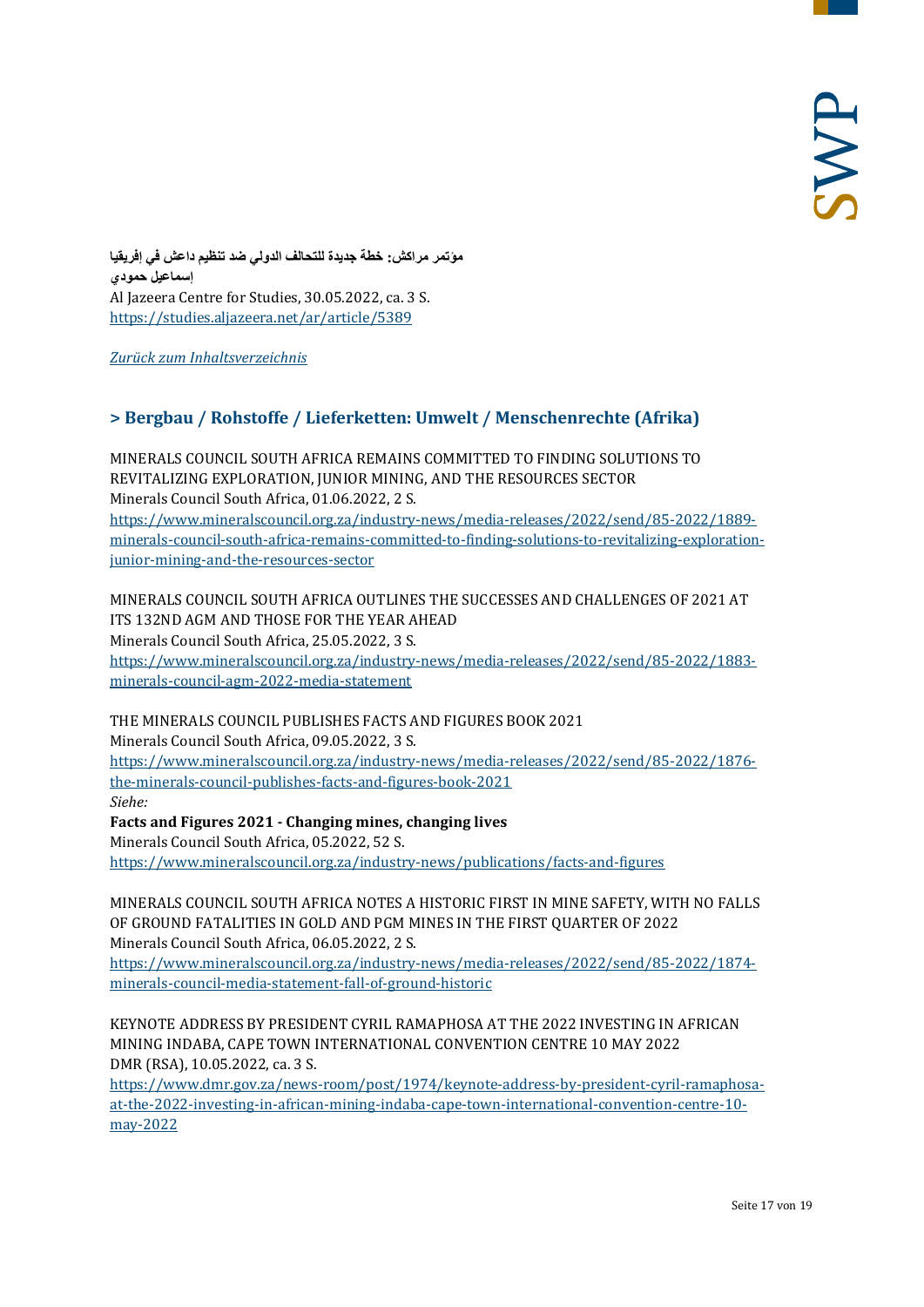WELCOME ADDRESS BY THE HONOURABLE MINISTER OF MINERAL RESOURCES AND ENERGY MR GWEDE MANTASHE ON THE OCCASION OF THE AFRICA MINING INDABA CTICC, 09 MAY 2022 DMR (RSA), 09.05.2022, ca. 2 S.

[https://www.dmr.gov.za/news-room/post/1975/mining-indaba-welcome-address-by-the-hono](https://www.dmr.gov.za/news-room/post/1975/mining-indaba-welcome-address-by-the-honourable-minister-of-mineral-resources-and-energy-mr-gwede-mantashe-on-the-occasion-of-the-africa-mining-indaba-cticc-09-may-2022)[urable-minister-of-mineral-resources-and-energy-mr-gwede-mantashe-on-the-occasion-of-the-af](https://www.dmr.gov.za/news-room/post/1975/mining-indaba-welcome-address-by-the-honourable-minister-of-mineral-resources-and-energy-mr-gwede-mantashe-on-the-occasion-of-the-africa-mining-indaba-cticc-09-may-2022)[rica-mining-indaba-cticc-09-may-2022](https://www.dmr.gov.za/news-room/post/1975/mining-indaba-welcome-address-by-the-honourable-minister-of-mineral-resources-and-energy-mr-gwede-mantashe-on-the-occasion-of-the-africa-mining-indaba-cticc-09-may-2022)

>>>

**The Significance of Russia's Gold Mining in Africa is Growing**  Jędrzej Czerep PISM, 02.06.2022, 2 S. [https://www.pism.pl/webroot/up](https://www.pism.pl/webroot/upload/files/PISM%20Bulletin%20no%2089%20(2006)%202%20June%202022.pdf)[load/files/PISM%20Bulletin%20no%2089%20\(2006\)%202%20June%202022.pdf](https://www.pism.pl/webroot/upload/files/PISM%20Bulletin%20no%2089%20(2006)%202%20June%202022.pdf)

**Improving the lead flotation recovery at Lakan lead-zinc processing plant using high-intensity conditioning** K. Barani et al. SAIMM Journal, 04.2022, 7 S. <https://www.saimm.co.za/Journal/v122n04p173.pdf>

**Remote sensing of the decant pond of tailings dams: Insights from a South African case study** C. O'Donovan et al. SAIMM Journal, 04.2022, 6 S. <https://www.saimm.co.za/Journal/v122n04p167.pdf>

<span id="page-17-0"></span>*[Zurück zum Inhaltsverzeichnis](#page-0-0)*

# **> Coronavirus-Krise / COVID-19 (Afrika)**

Africa: Dramatic drop forecast in COVID deaths, but no time to 'sit back and relax' UN, 02.06.2022, ca. 2 S. <https://news.un.org/en/story/2022/06/1119572>

*[Zurück zum Inhaltsverzeichnis](#page-0-0)*

-- **Jürgen Rogalski** M.A.

Informationsservices Fachreferent Afrika und Mittlerer Osten Tel. +49 30 88007-318 [juergen.rogalski@swp-berlin.org](mailto:juergen.rogalski@swp-berlin.org)